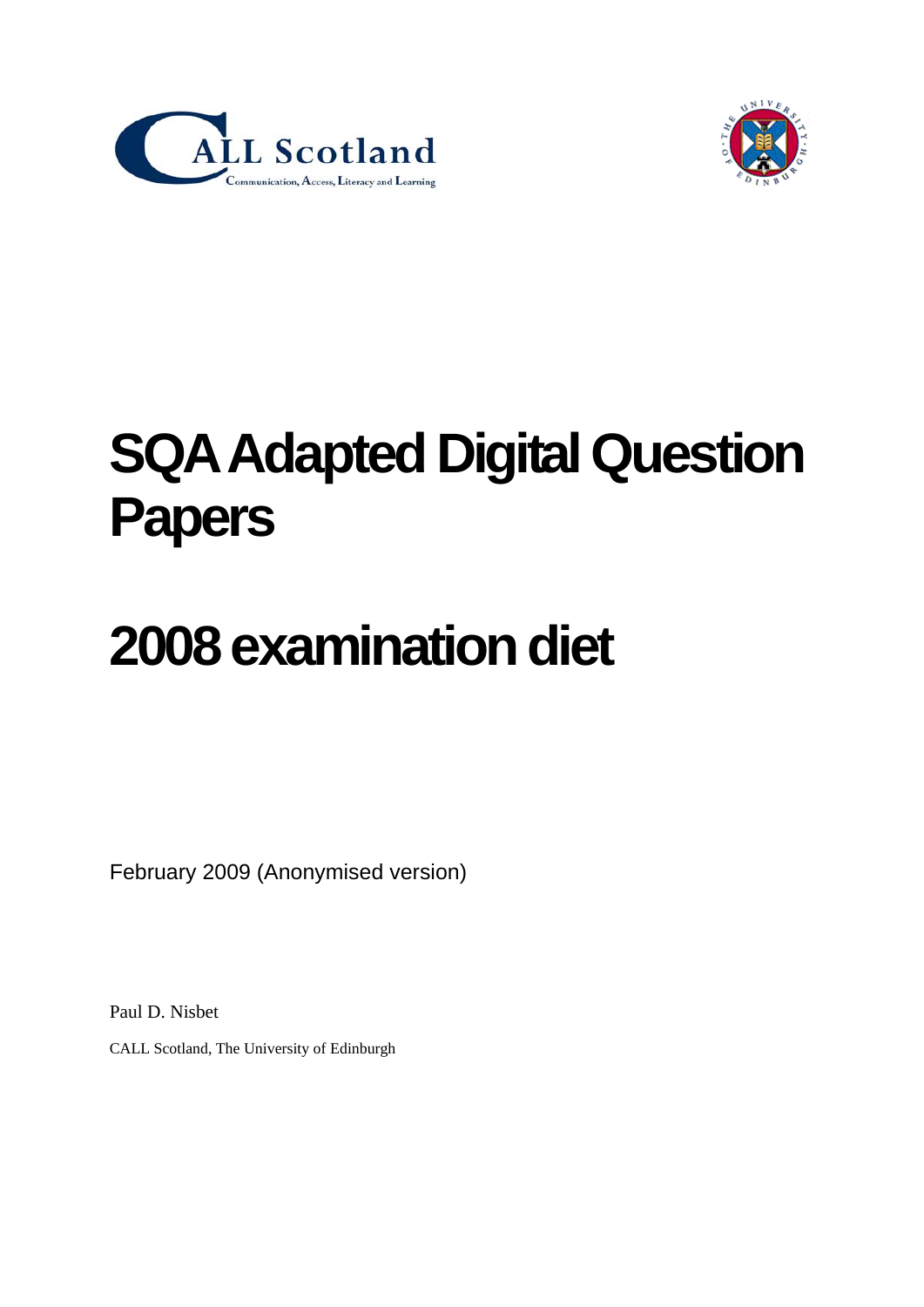#### **PROJECT TEAM**

**CALL Scotland, The University of Edinburgh**  Paul D. Nisbet Fionna Balfour Dr. Stuart Aitken Robert Stewart

#### **Scottish Qualifications Authority**

Patricia McDonald Sheila Rennie Maggie Quinn Annette Foulcer

We are grateful to staff and pupils at all the schools who have been involved in this and previous projects investigating the potential of SQA Adapted Digital Question Papers.

© CALL Scotland The University of Edinburgh Moray House School of Education Paterson's Land, Holyrood Road Edinburgh EH8 8AQ <http://www.callscotland.org.uk/> [www.AdaptedDigitalExams.org.uk](http://www.adapteddigitalexams.org.uk/)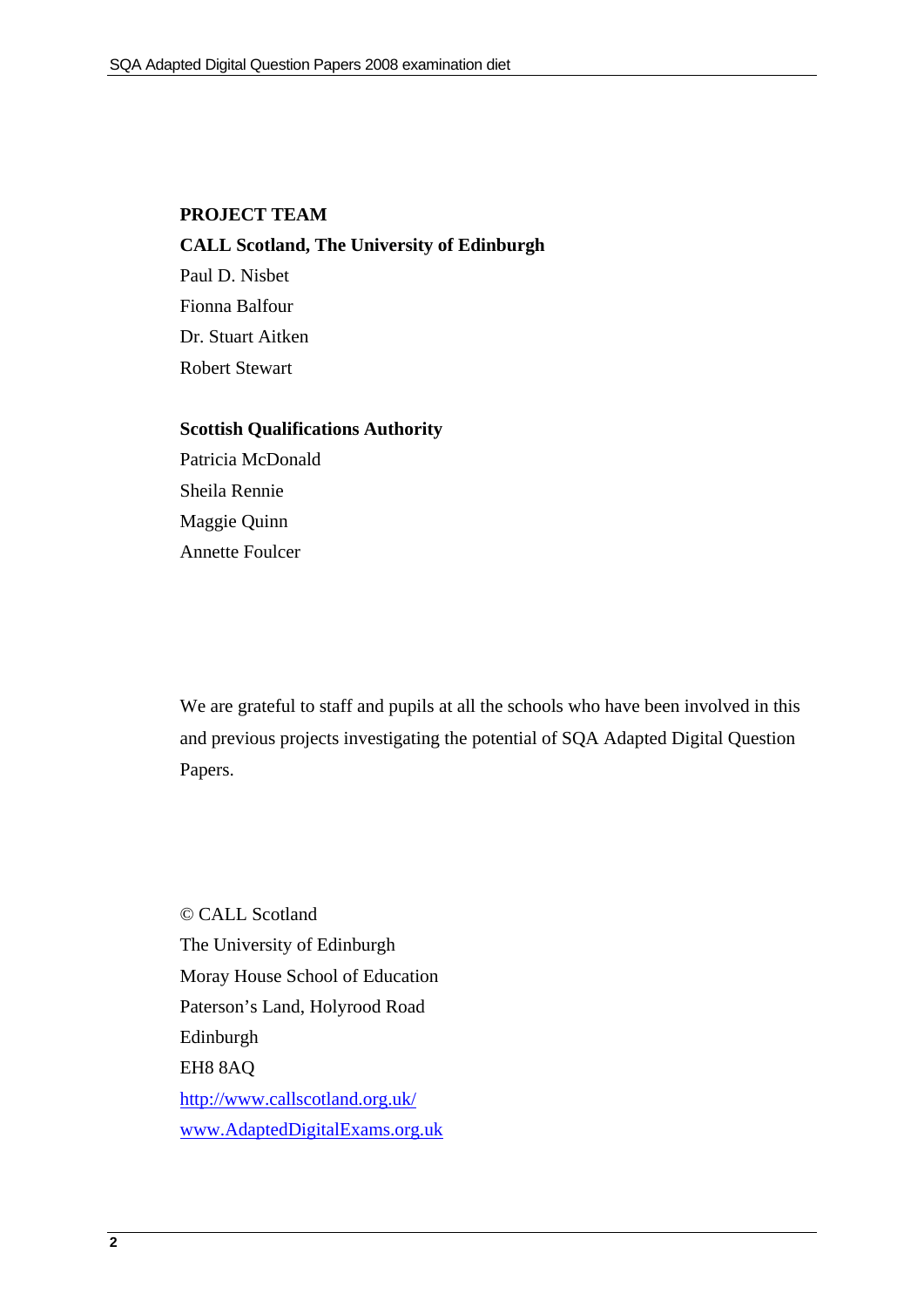## SQA Adapted Digital Papers 2008

## **Contents**

| 1. | <b>Executive Summary</b>                            | 5  |
|----|-----------------------------------------------------|----|
| 2. | <b>Background</b>                                   | 7  |
| 3. | <b>Requests for Adapted Digital Papers in 2008</b>  | 9  |
|    | Centres and candidates                              | 9  |
|    | Digital paper requests: subjects                    | 9  |
|    | Digital paper requests: levels                      | 10 |
|    | Uptake in Centres requesting Adapted Digital papers | 11 |
|    | Digital papers compared with other support methods  | 13 |
|    | <b>Support for Writing</b>                          | 14 |
|    | <b>Support for Reading</b>                          | 16 |
| 4. | Feedback from centres in 2008                       | 20 |
|    | <b>Centre Questionnaire</b>                         | 20 |
|    | Analysis of Questionnaire Feedback                  | 20 |
|    | Focus Group Feedback                                | 22 |
| 5. | Adapted Digital Papers Developments in 2007-08      | 24 |
|    | Adobe Reader                                        | 24 |
|    | Text to speech software                             | 24 |
|    | PDFaloud site licences for Scottish schools         | 25 |
|    | The Scottish Voice                                  | 25 |
|    | Mathematical and scientific symbols and equations   | 25 |
|    | Adapted Digital Papers and screen magnifiers        | 26 |
|    | Adapted Digital Papers and screen readers           | 26 |
| 6. | <b>Areas for development</b>                        | 27 |
|    | <b>Digital Question Papers</b>                      | 27 |
|    | Delivery of digital papers                          | 27 |
|    | Information and CPD                                 | 28 |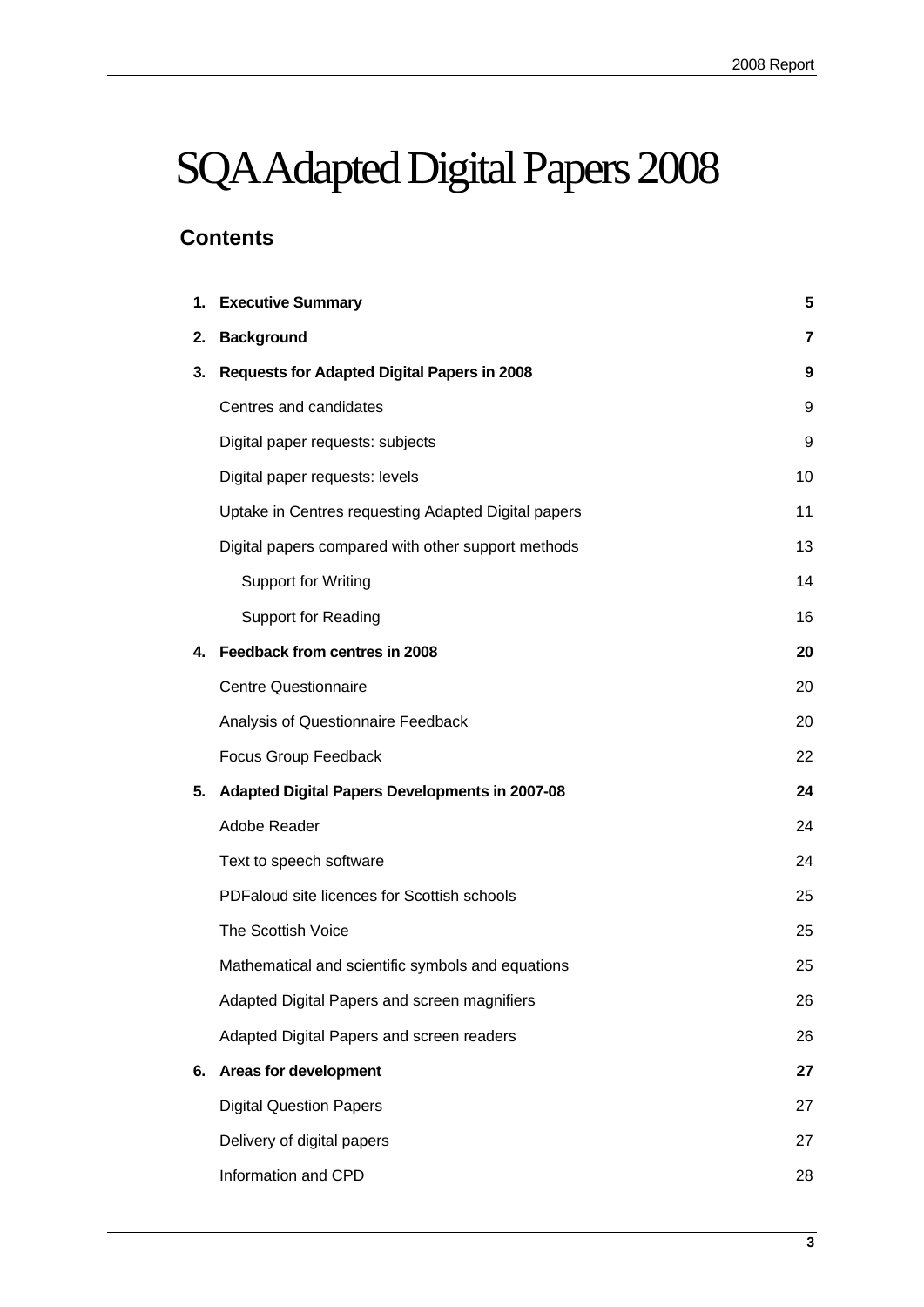| 7. | References and publications 2007-2008    | 29 |
|----|------------------------------------------|----|
|    | <b>Publications</b>                      | 29 |
|    | Media reports                            | 29 |
|    | 8. Appendix 1: 2008 Centre Questionnaire | 30 |
| 9. | Appendix 2: Maths and science symbols    | 35 |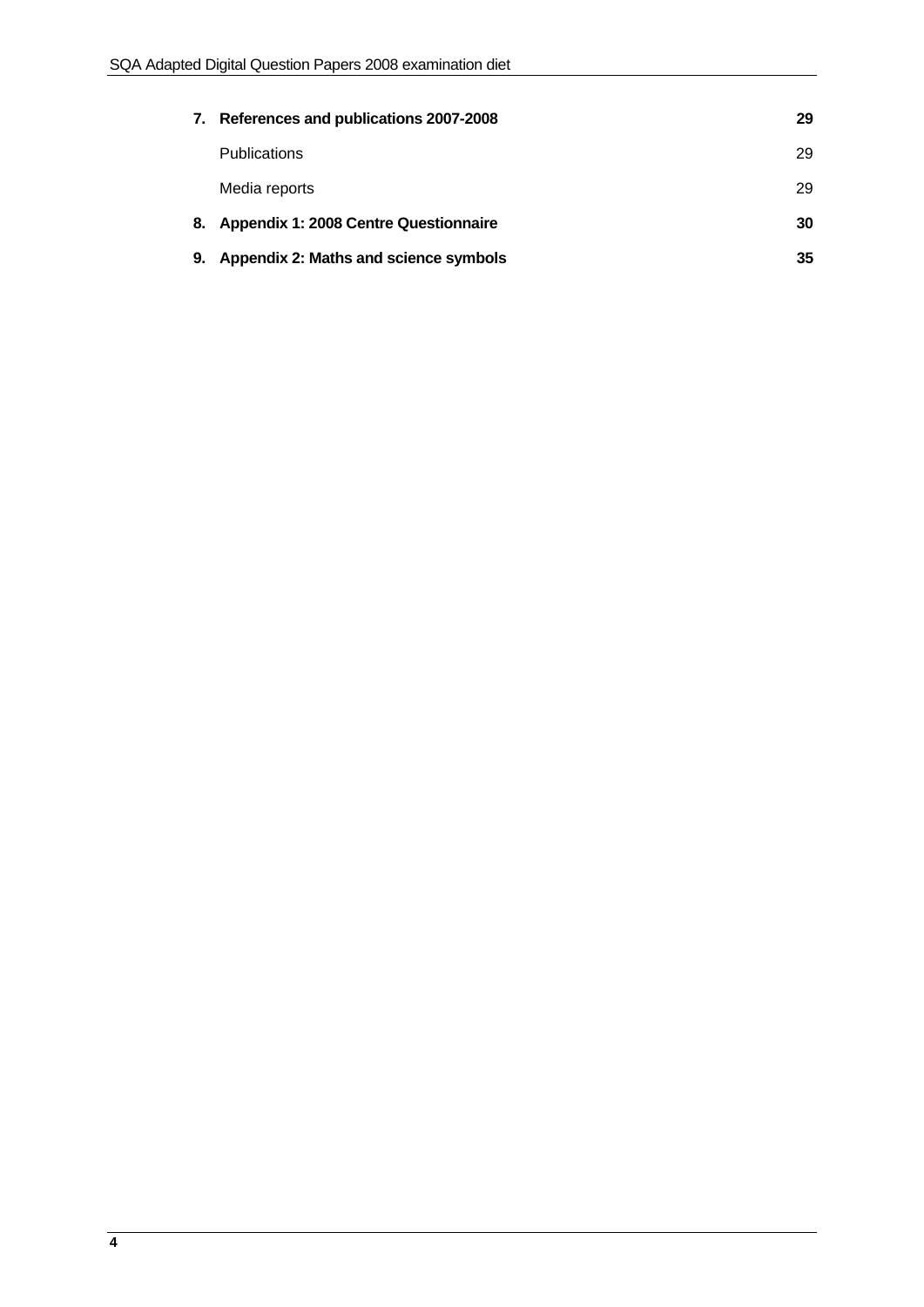#### <span id="page-4-0"></span>**1. Executive Summary**

In 2008, disabled pupils and others with additional support needs anywhere in Scotland were able to use Adapted Digital Question Papers in Intermediate, Standard Grade, Higher and Advanced Higher examinations. This was a culmination of research, development and evaluation work by CALL Scotland, SQA and staff in a small number of schools where the digital papers were piloted. We are proud that SQA are the first examination authority to introduce this type of interactive digital paper for pupils who require Assessment Arrangements.

Adapted digital papers were piloted in 2006 and 2007 with considerable success. In 2006 eight centres made 65 requests on behalf of 34 candidates; this rose to 12 centres, 80 candidates and 200 requests in 2007. Almost all pupils and students who used the papers preferred them to traditional methods of support, such as reader/scribes or transcription of their handwritten. Pupils also preferred the interactive 'question and answer' format of the digital papers to the use of a word processor to answer questions. Staff felt that candidates were more independent and that staffing and accommodation requirements were lower for examinations sat with digital papers than with reader/scribe support. The quality assurance procedures developed by SQA ensured that the digital papers themselves were reliable, and that delivery of papers and communication with Centres was generally effective.

Following these pilots, SQA decided to offer the papers to any candidate who required Assessment Arrangements in 2008 and 46 Centres made 515 requests on behalf of 204 candidates. SQA and CALL had supported the pilot centres, sometimes quite intensively, in 2006 and 2007, and so the uptake by almost four times as many Centres in 2008 was a real test of the practical application of the digital papers, administration procedures and guidance and support resources that have been developed by SQA and CALL. There has been considerable interest in the digital papers in Scotland and beyond and CALL has delivered CPD to over 900 staff over the last two years.

The use of Adapted digital papers in 2008 has been very successful. Centres were asked for feedback and 84% of those who responded felt the papers were acceptable; 89% found delivery mechanisms satisfactory; 79% felt the guidance materials from SQA were adequate.

A simple indicator of effectiveness is whether Centres, having used the papers one year, elect to use them in subsequent years: between 2006 and 2008, the number of candidates in twelve pilot centres using digital papers trebled, and the number of requests increased by 43%. At time of writing in February 2009, SQA has received 1,117 requests for Adapted Digital Papers from 66 Centres on behalf of 362 candidates.

Thousands of candidates in Scotland need help to sit examinations and the most common types of support used (apart from extra time or a separate room) are a reader (16,936 requests in 2008) and/or a scribe (14,811 requests). Analysis of the impact of digital papers to date suggests that there is considerable potential for candidates to work independently with ICT rather than relying on intensive human support: if the uptake of digital papers in centres that used the papers in both 2007 and 2008 can be extended across the whole country we can reduce the number of scribes used in examinations by at least one third, for example from 14,811 to 9,038.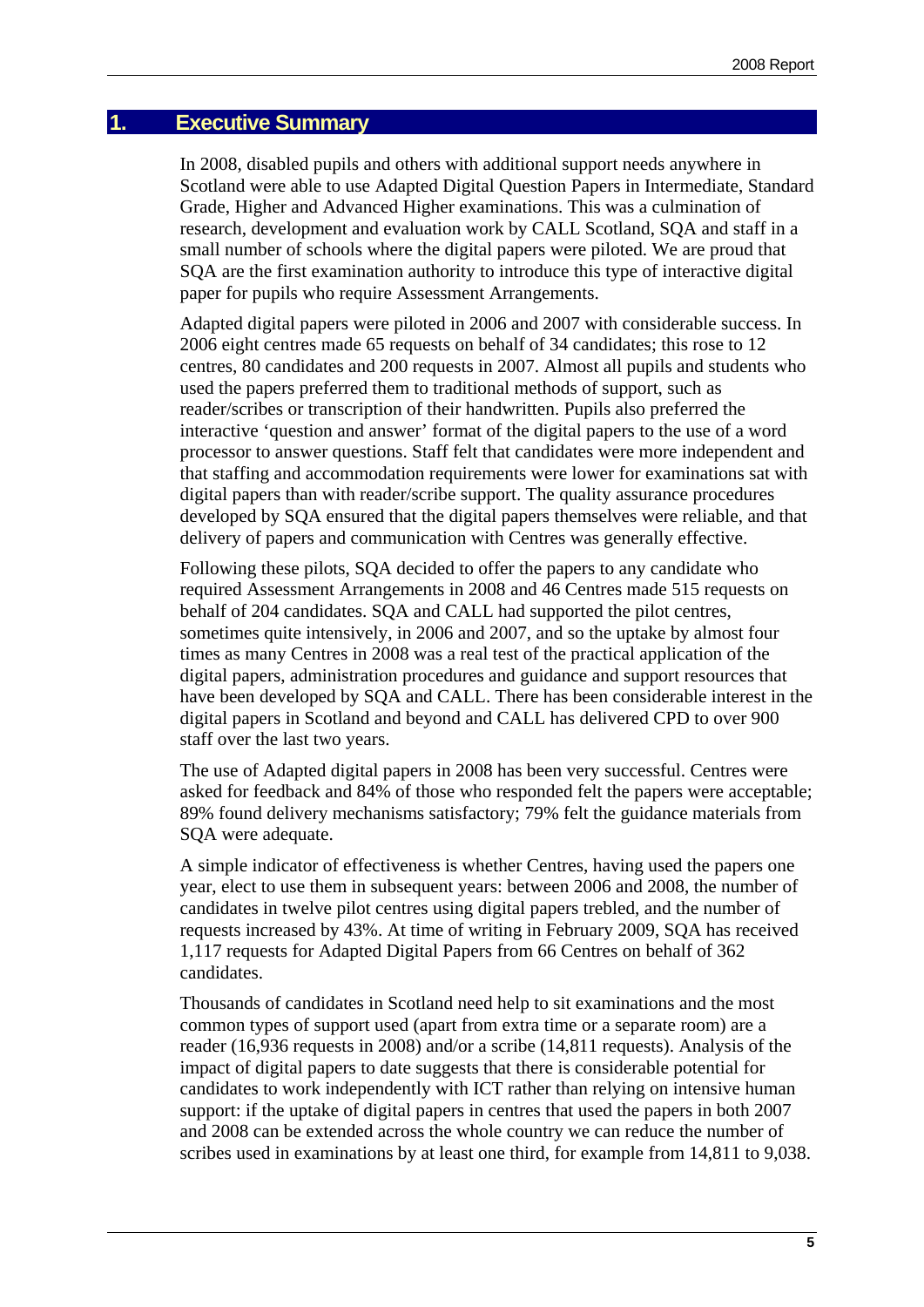Measuring attainment through examinations is clearly important to everyone involved in Scottish education: candidates, parents, schools, local authorities, employers, colleges and universities and government. Adapted digital papers offer a more independent and efficient Assessment Arrangement than the current widespread reliance on reader/scribes.

The introduction of Adapted Digital Papers is having a wider impact beyond the examinations. Pupils who need a reader and/or scribe during the five weeks or so of the examination diet are also likely to need help during the other thirty-three weeks of the school year; if they benefit from digital examination papers then they are also likely to benefit from digital versions of learning resources such as textbooks. Consequently, Centres that have adopted the papers are creating their own interactive digital prelims, internal assessments and other resources. Centres are being supported in this through related developments: Learning and Teaching Scotland have arranged favourable prices for Scottish schools for *PDFaloud* software, which is used to read out PDF documents (including the SQA digital papers) and for Adobe Acrobat Professional, which is used to create interactive assessments. During the past year the Scottish Government has also funded CALL Scotland to licence a high quality Scottish accent computer voice, which can be used to read out the digital papers, and distribution of a new version of WordTalk, Rod Macaulay's free text reader for Microsoft Word.

The development and introduction of adapted digital papers is stimulating a re-think in how learners are supported in Scottish schools. The potential benefits for Scottish education in terms of teaching and learning and personal development are clear: by providing learning materials in accessible formats, pupils can become more independent and engaged learners, and staff are freed up to support teaching and learning flexibly and efficiently.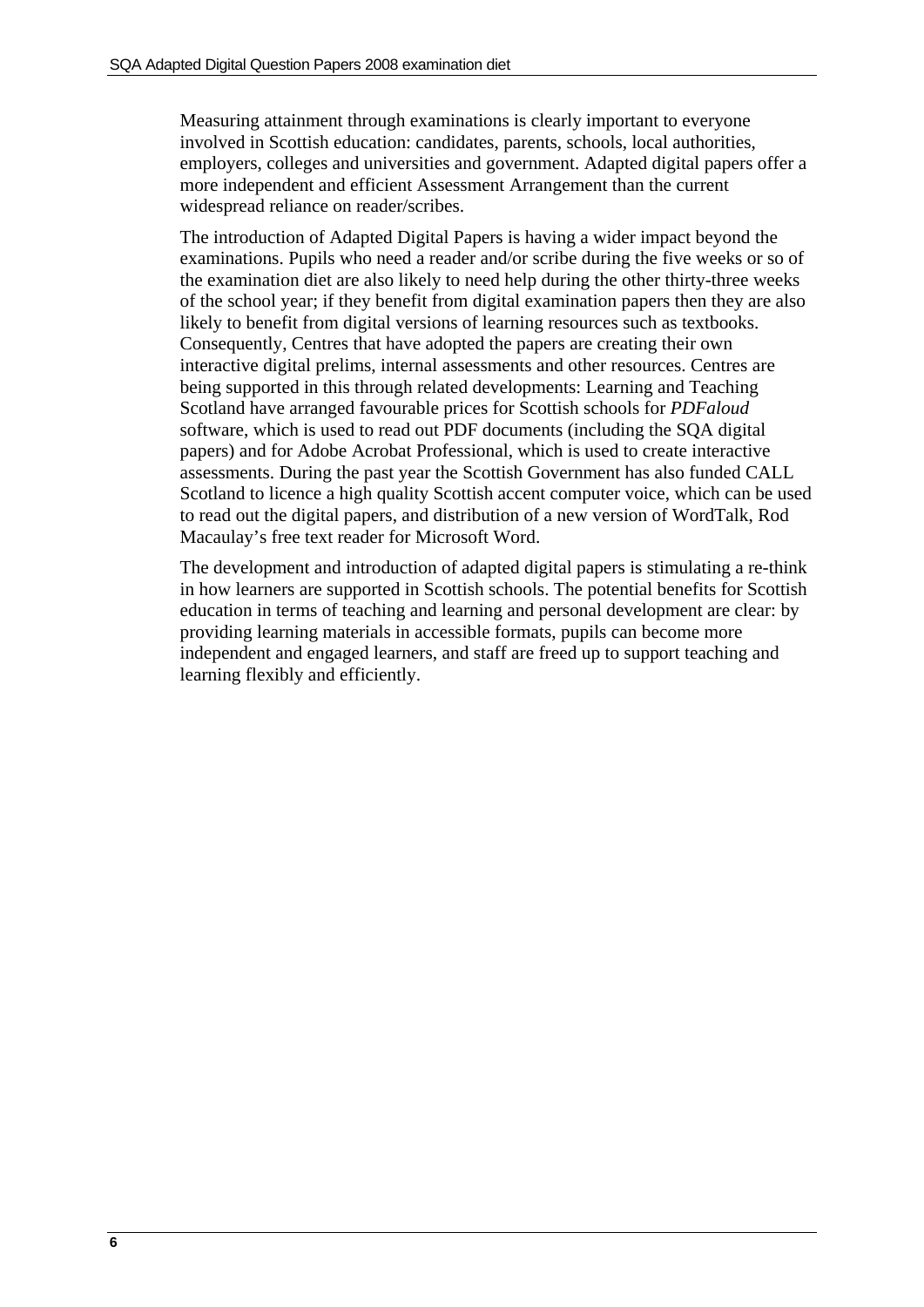#### <span id="page-6-0"></span>**2. Background**

Adapted Digital Question Papers were first piloted in 2006 and on a larger scale in 2007. Feedback from staff and pupils who took part in the pilot projects was very positive: staff felt that the digital papers offered a more independent means of support for pupils with additional support needs than readers and scribes, that demands on staff and accommodation resources were lower; and that the papers and procedures developed by the SQA Question Paper team were reliable. In almost all cases, pupils who used the papers preferred them to other methods such as readers and scribes.

Following these successful pilots, SQA offered Adapted Digital Papers for any candidate who might benefit from them for the 2008 diet.

In 2008 there were 44,356 requests for Assessment Arrangements on behalf of 12,284 candidates, continuing the increase that has taken place over the past few years (Table 1).

| Table 1: Number of candidates and requests for AA, 2006 – 2008 |                              |        |  |  |  |
|----------------------------------------------------------------|------------------------------|--------|--|--|--|
| Year                                                           | <b>Number of AA requests</b> |        |  |  |  |
| 2006                                                           | 10,650                       | 43,291 |  |  |  |
| 2007                                                           | 11.400                       | 42.194 |  |  |  |
| 2008                                                           | 12.284                       | 44,356 |  |  |  |

Table 2 gives the number of requests for different categories of disability or difficulty. The majority of candidates (62%) who require Assessment Arrangements are dyslexic or have a specific learning difficulty.

| Table 2: Assessment Arrangement Requests for categories of Difficulty, 2008 |                     |       |  |  |  |
|-----------------------------------------------------------------------------|---------------------|-------|--|--|--|
| <b>Difficulty</b>                                                           | % of total requests |       |  |  |  |
| Dyslexia                                                                    | 19,097              | 43.0% |  |  |  |
| <b>Other Specific Learning Difficulty</b>                                   | 8,404               | 18.9% |  |  |  |
| <b>Physical Health Problems</b>                                             | 2,653               | 6.0%  |  |  |  |
| Physical or Motor Impairment                                                | 2,556               | 5.8%  |  |  |  |
| Learning Disability                                                         | 2,398               | 5.4%  |  |  |  |
| <b>Autistic Spectrum Condition</b>                                          | 2,049               | 4.6%  |  |  |  |
| <b>Other Moderate Learning Difficulty</b>                                   | 1,974               | 4.5%  |  |  |  |
| Social Emotional Behavioural Difficulty                                     | 1,850               | 4.2%  |  |  |  |
| Visual Impairment                                                           | 1,495               | 3.4%  |  |  |  |
| Language or Speech Disorder                                                 | 700                 | 1.6%  |  |  |  |
| <b>Mental Health Problems</b>                                               | 546                 | 1.2%  |  |  |  |
| Hearing Impairment                                                          | 410                 | 0.9%  |  |  |  |
| Deaf                                                                        | 146                 | 0.3%  |  |  |  |
| <b>Blind</b>                                                                | 57                  | 0.1%  |  |  |  |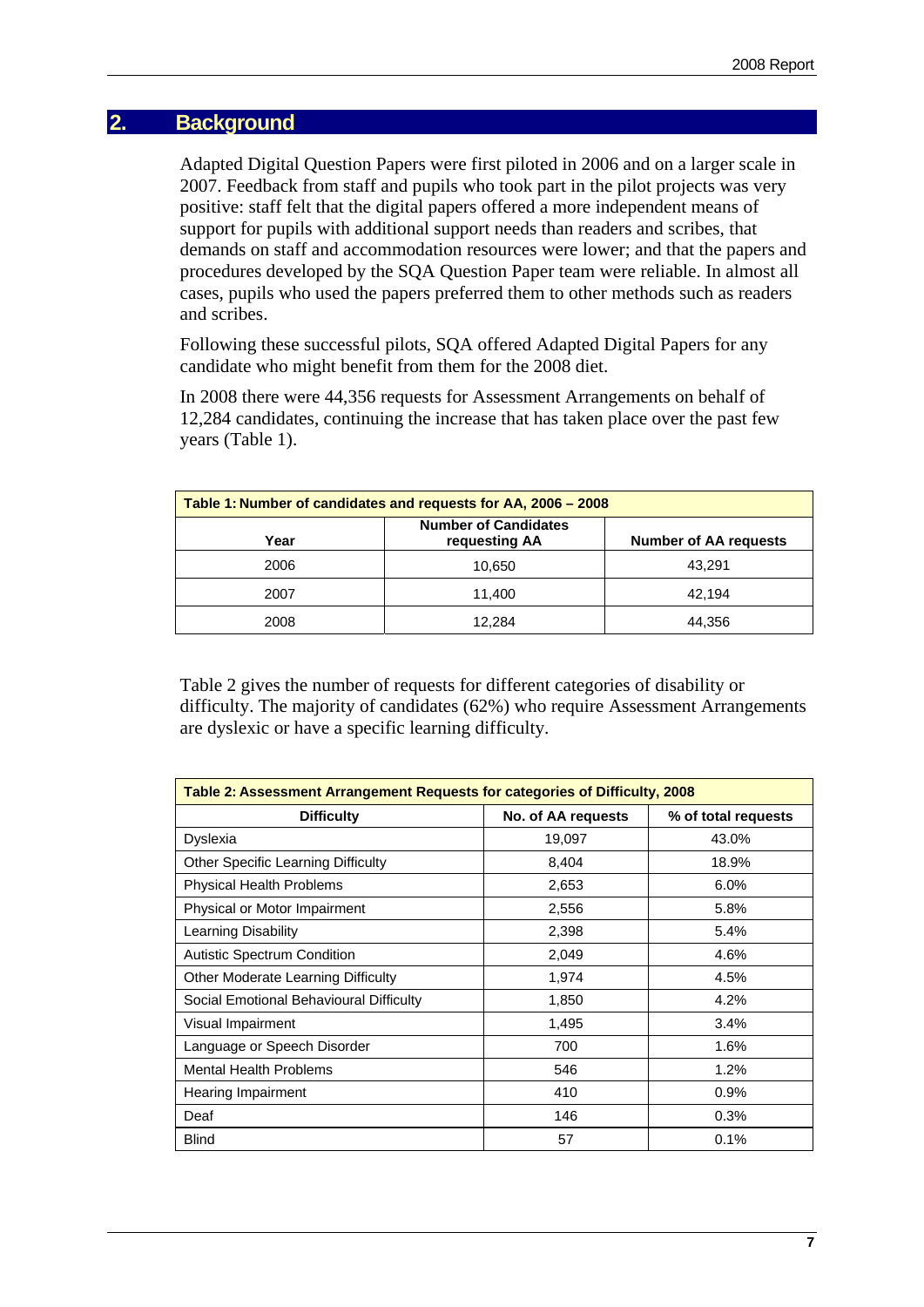A centre may request one or more means of support for a candidate (Table 3) so that the 44,356 requests comprised applications for 109,164 specific instances of support. Note that the main cause of the increase compared with 2006 (when there were 79,278 instances) is the identification of Separate Accommodation and Use of a Prompter. Discounting extra time and separate accommodation, the most common types of support requested are for the use of a reader and/or scribe.

One aim of introducing adapted digital papers is to increase candidates' independence and reduce the widespread use of readers and scribes, which are complicated to manage and expensive in terms of staffing and accommodation. Another hope is that fewer adapted hard copy papers (e.g. Enlarged Print) will be required; rather than using large print copies, candidates can magnify the digital paper on screen. The uptake of digital papers in the schools, in comparison to other types of support, is discussed later.

Over the next few years, we hope that the proportion of Assessment Arrangement requests for reader/scribes will decrease as more pupils and schools take up the more independent and cost effective option of using ICT and/or digital papers.

This trend seems to have begun already, to a small degree: between 2006 and 2008 the proportion of requests for use of ICT or digital papers increased from 7.1% (i.e. 3,094 of 43,291 requests) to 11.8% (5,255 of 44,356 requests) while the proportion of requests that included readers and scribes decreased slightly from 38.8% to 38.2% and 34.6% to 33.4% respectively.

| Table 3: Types of support requested, 2006-2008 |        |         |         |  |  |  |
|------------------------------------------------|--------|---------|---------|--|--|--|
| <b>Support requested</b>                       | 2006   | 2007    | 2008    |  |  |  |
| <b>Extra Time</b>                              | 34,716 | 33,285  | 34,530  |  |  |  |
| Separate Accommodation                         | n/a    | 25,460  | 25,793  |  |  |  |
| Reader                                         | 16,798 | 16,122  | 16,936  |  |  |  |
| Scribe                                         | 15,046 | 14,121  | 14,811  |  |  |  |
| Use of ICT                                     | 3,063  | 3,560   | 4,741   |  |  |  |
| Prompter                                       | n/a    | 1,470   | 1,879   |  |  |  |
| <b>Coloured Paper</b>                          | 1,326  | 1,468   | 1,523   |  |  |  |
| <b>Rest Period</b>                             | n/a    | 1,077   | 1,517   |  |  |  |
| Transcription with correction                  | 1,189  | 1,214   | 1,215   |  |  |  |
| <b>Enlarged Print Question Papers</b>          | 876    | 1064    | 1056    |  |  |  |
| <b>PA Referral</b>                             | 2,480  | 996     | 781     |  |  |  |
| Transcription without correction               | 678    | 668     | 751     |  |  |  |
| Different paper size                           |        | n/a     | 627     |  |  |  |
| Calculator                                     | 891    | 734     | 556     |  |  |  |
| <b>Digital Question Papers</b>                 | 31     | 152     | 514     |  |  |  |
| Different font                                 |        | n/a     | 336     |  |  |  |
| <b>Modified Content</b>                        | n/a    | 139     | 202     |  |  |  |
| <b>Adapted Cert</b>                            | n/a    | 94      | 181     |  |  |  |
| <b>Braille</b>                                 | 28     | 32      | 57      |  |  |  |
| Question Paper signed to candidate             | 69     | 83      | 34      |  |  |  |
| <b>Candidate Signs Responses</b>               | 56     | 62      | 40      |  |  |  |
| Use of tape recorder for responses             | 25     | 34      | 30      |  |  |  |
| <b>Total</b>                                   | 79,278 | 103,842 | 110,118 |  |  |  |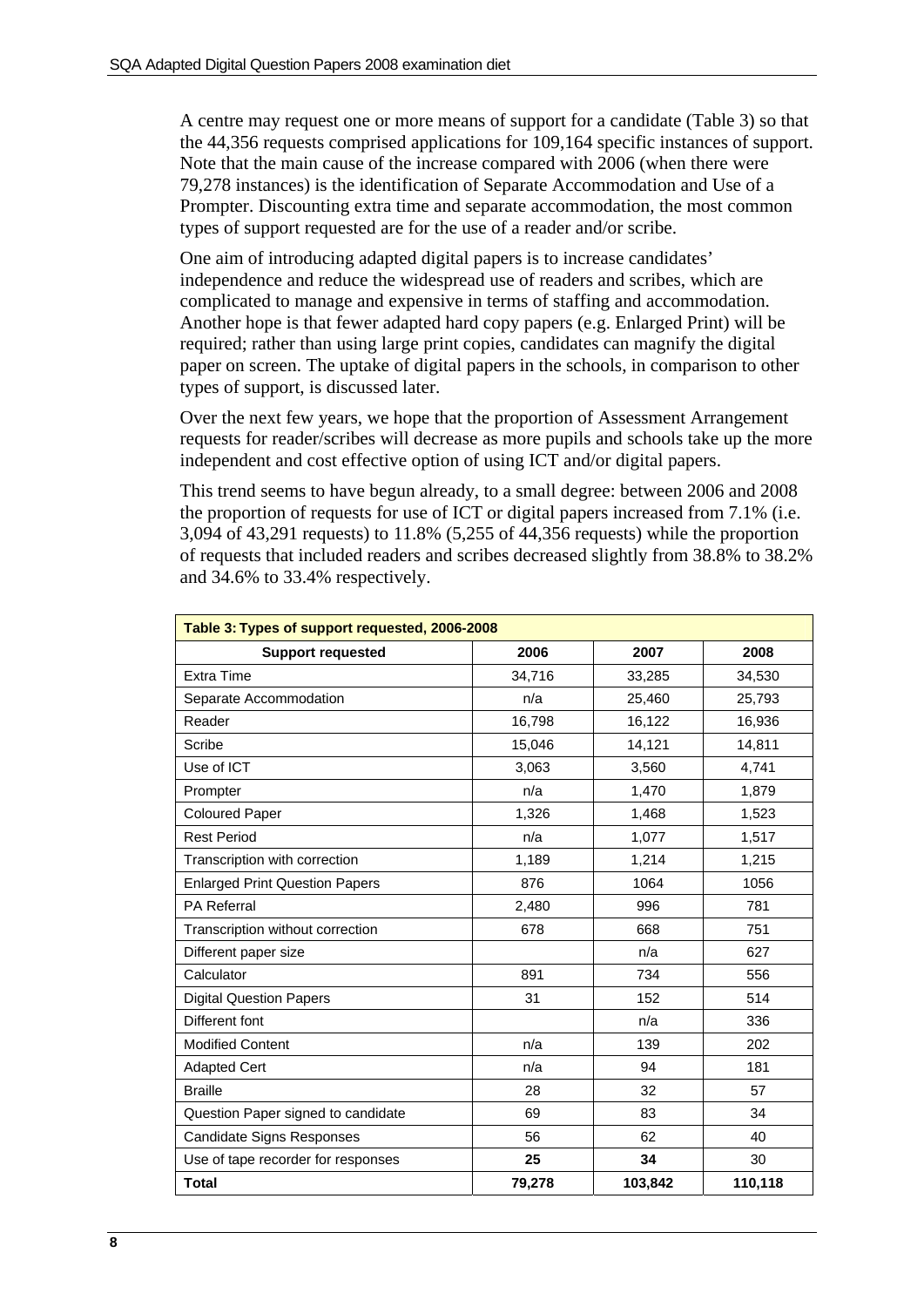## <span id="page-8-1"></span><span id="page-8-0"></span>**3. Requests for Adapted Digital Papers in 2008**

#### **Centres and candidates**

Forty-six centres made 515 requests for adapted digital papers, on behalf of 204 candidates (Table 4). This seems a reasonable uptake given that little advertising and publicity was undertaken by SQA or CALL Scotland. (Both organisations deliberately avoided intensive promotion of the papers because of concerns about supporting what could potentially have been a very large number of requests and Centres. There were relatively small numbers of centres, pupils and papers involved in the pilots and it was prudent to increase numbers and scope slowly.)

| Table 4: Digital paper requests 2006 - 2008 |    |    |     |  |  |  |
|---------------------------------------------|----|----|-----|--|--|--|
| 2006<br>2008<br>2007                        |    |    |     |  |  |  |
| Number of centres                           |    | 12 | 46  |  |  |  |
| Number of candidates                        | 34 | 80 | 204 |  |  |  |
| Number of entries<br>65<br>200<br>515       |    |    |     |  |  |  |

Schools in 23 of the 32 Scottish local authorities requested digital papers, which seems a reasonable spread (Table 5). One independent school and one FE College made requests. Over the next few years we expect the number of centres requesting digital papers to increase from all sectors.

| Table 5: Number of requests and requesting centres per local authority, 2008 |                 |                |                         |                   |                |  |  |
|------------------------------------------------------------------------------|-----------------|----------------|-------------------------|-------------------|----------------|--|--|
| <b>Authority</b>                                                             | <b>Requests</b> | <b>Schools</b> |                         |                   |                |  |  |
| Edinburgh City                                                               | 82              | 3              | Stirling                | 13                | 1              |  |  |
| Aberdeenshire                                                                | 78              | 4              | Fife                    | $12 \overline{ }$ | 1              |  |  |
| Argyll and Bute                                                              | 40              | 1              | Independent             | 10                | 1              |  |  |
| South Ayrshire                                                               | 35              | $\mathcal{P}$  | Clackmannanshire        | 8                 | $\mathfrak{p}$ |  |  |
| Perth and School H                                                           | 32              | 1              | Dundee City             | 8                 | 1              |  |  |
| Dumfries and<br>Galloway                                                     | 31              | 1              | Renfrewshire            | 8                 | $\mathfrak{p}$ |  |  |
| <b>Falkirk</b>                                                               | 27              | 1              | <b>Scottish Borders</b> | 6                 | 1              |  |  |
| Highland                                                                     | 20              | 6              | FE.                     | 5                 | $\mathfrak{p}$ |  |  |
| Glasgow City                                                                 | 19              | 1              | Aberdeen City           | 4                 | 1              |  |  |
| Moray                                                                        | 19              | 1              | North Ayrshire          | 4                 | $\mathfrak{p}$ |  |  |
| Shetland Islands                                                             | 18              | 1              | Angus                   | 3                 | 1              |  |  |
| South Lanarkshire                                                            | 18              | 4              | North Lanarkshire       | $\overline{2}$    | 1              |  |  |
| Inverclyde                                                                   | 13              | 1              |                         |                   |                |  |  |

#### <span id="page-8-2"></span>**Digital paper requests: subjects**

Table 6 breaks down the papers requested by subject. English papers accounted for 29% of the digital papers requested, which reflects both the popularity of the subject and also the fact that the digital papers are suited to the content, style of questions and the needs of the candidates. It is interesting that adapted digital papers were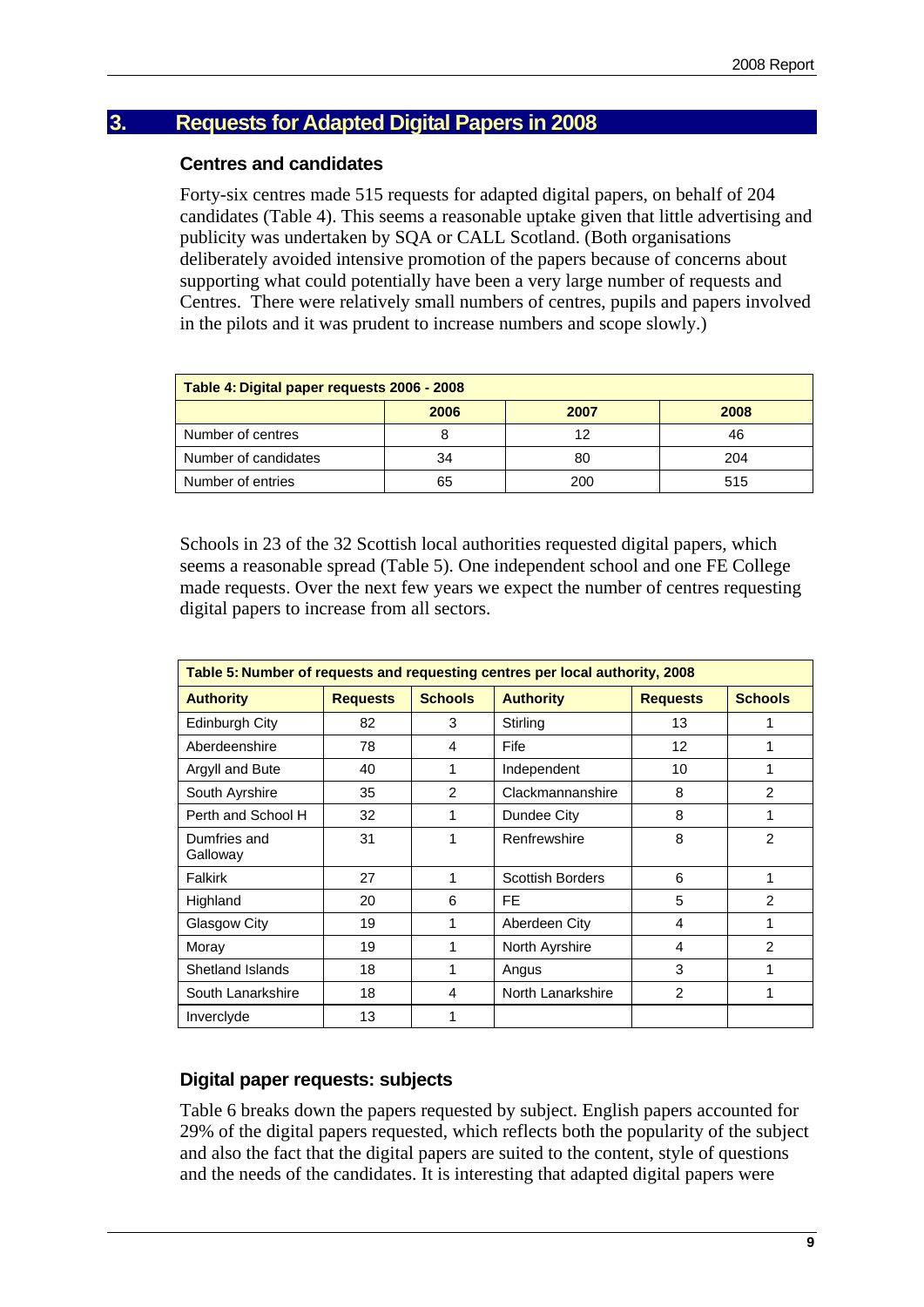requested for subject areas that are not as well suited to the digital format, such as Maths or Chemistry, where options for pupils to use symbols and equations are limited. Requests are made for these subjects either so that pupils can use text-tospeech to read the papers, and/or some pupils still prefer to answer questions using ICT because it is still preferable to other options.

| Table 6: Number of requests for digital papers, by subject, 2008 |                                |                                             |                 |  |  |  |
|------------------------------------------------------------------|--------------------------------|---------------------------------------------|-----------------|--|--|--|
| <b>Subject</b>                                                   | <b>Requests</b>                | <b>Subject</b>                              | <b>Requests</b> |  |  |  |
| English                                                          | 149                            | Computing                                   | 6               |  |  |  |
| Biology                                                          | 42                             | Art and Design                              | 6               |  |  |  |
| Geography                                                        | 40                             | German                                      | 5               |  |  |  |
| <b>Computing Studies</b>                                         | 35                             | Media Studies                               | 5               |  |  |  |
| Chemistry                                                        | 33                             | Science                                     | 5               |  |  |  |
| History                                                          | 25                             | Social & Vocational Skills                  | 4               |  |  |  |
| Administration                                                   | 22                             | Care                                        | 4               |  |  |  |
| Physics                                                          | 22                             | Information Systems                         | 3               |  |  |  |
| Craft & Design                                                   | 17                             | <b>Religious Studies</b>                    | 3               |  |  |  |
| <b>Business Management</b>                                       | <b>Classical Studies</b><br>15 |                                             | 3               |  |  |  |
| 13<br>French                                                     |                                | Accounting & Finance                        | 3               |  |  |  |
| Drama                                                            | 10                             | Music                                       | 1               |  |  |  |
| <b>Modern Studies</b>                                            | 10                             | Music: Performing                           |                 |  |  |  |
| <b>Physical Education</b>                                        | 8                              | Mathematics: Maths 1, 2<br>and 3            | 1               |  |  |  |
| $\overline{7}$<br>Product Design<br>Economics                    |                                | 1                                           |                 |  |  |  |
| Home Economics<br>7                                              |                                | Accounting                                  |                 |  |  |  |
| $\overline{7}$<br><b>Mathematics</b>                             |                                | Mathematics: Maths 1, 2<br>and Applications | 1               |  |  |  |
| <b>Total number of requests for Digital Question Papers:</b>     | 515                            |                                             |                 |  |  |  |

#### <span id="page-9-0"></span>**Digital paper requests: levels**

The breakdown of the number of requests for different Levels of assessment is given in Figure 1. The majority of requests (67%) were for Standard Grade papers (Foundation, General and Credit) because more pupils sit Standard Grade than any other level; there are more requests for Assessment Arrangements at Standard Grade than at higher levels; and possibly because more Standard Grade papers are question and answer format and so are better suited to the digital format. Table 7 compares the percentage of requests at each level for 2007 and 2008: it is interesting that proportionately fewer requests were made at Standard Grade in 2008 compared with 2007. This may be because pupils who used digital papers for Standard Grade in 2007 went on to use them at the higher levels (Intermediate 2 and Higher) in 2008.

| Table 7: Percentage of requests at different Levels |     |     |  |  |  |  |
|-----------------------------------------------------|-----|-----|--|--|--|--|
| 2008<br>2007                                        |     |     |  |  |  |  |
| Standard Grade                                      | 79% | 67% |  |  |  |  |
| Int <sub>1</sub>                                    | 6%  | 9%  |  |  |  |  |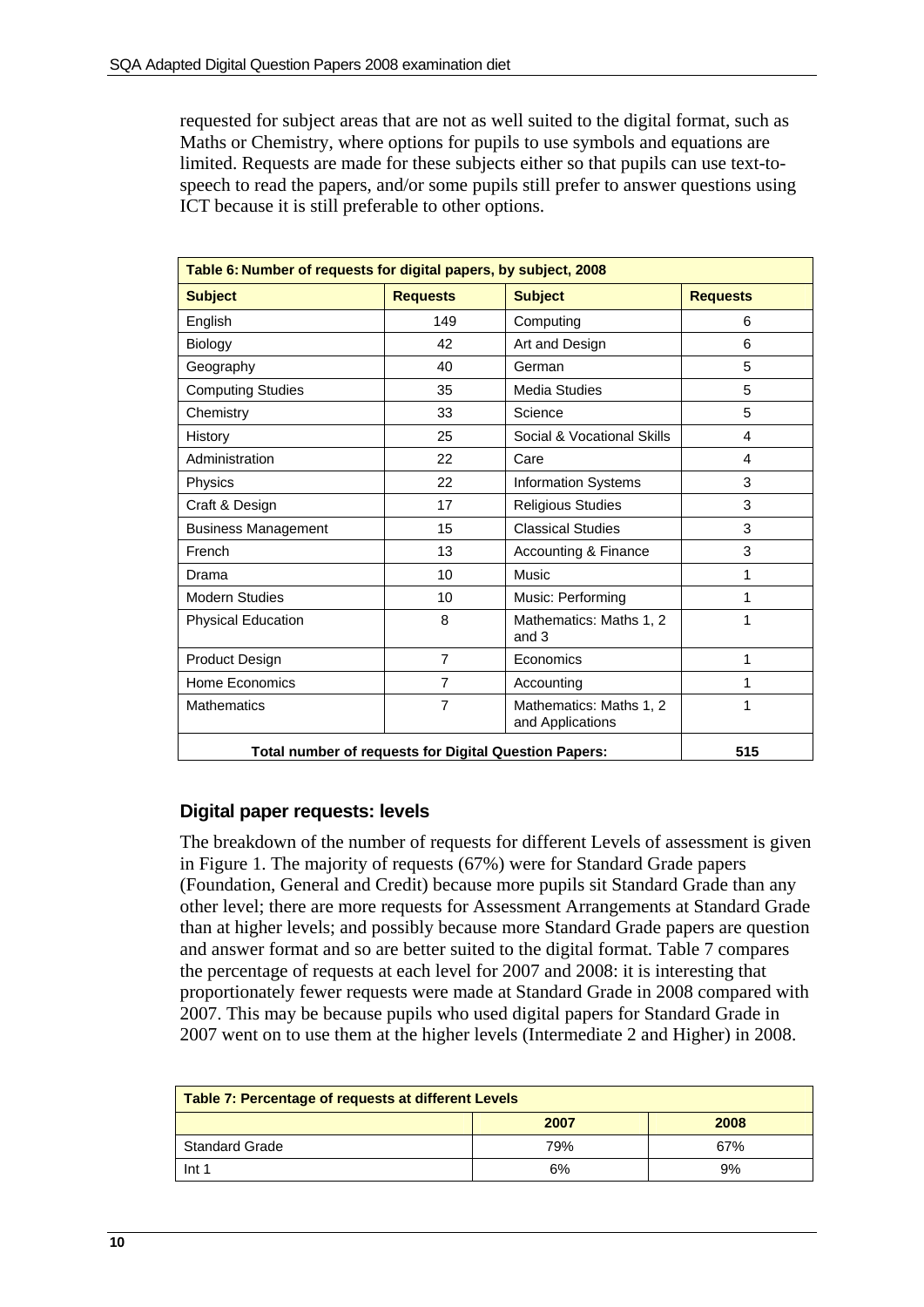| Int <sub>2</sub> | 5%   | 10%  |
|------------------|------|------|
| Higher           | 10%  | 13%  |
| Advanced Higher  | 0.4% | 0.2% |



*Figure 1: Number of requests for Adapted Digital papers, by Level* 

#### **Uptake in Centres requesting Adapted Digital papers**

<span id="page-10-0"></span>Table 8 shows that the average number of candidates for whom digital papers were requested was 4.27 in 2008: similar to 2006, and a reduction from 2007. This reduction in the average number of candidates per centre was because most of the 34 centres using the papers for the first time requested a small number of papers for a small number of candidates: 6.74 requests on behalf of 2.65 candidates on average. In comparison, the centres that had previously used the papers in 2007 on average made 23.83 requests on behalf of 9.5 candidates. The number of candidates for whom requests were made in 2008 ranged from 19 at School H, to only 1 at twentytwo Centres (48% of the total) that were using the papers for the first time. It is therefore likely that 2009 will see a large increase in the number of candidates and requests, even if the number of centres requesting digital papers remains static. (If all 46 centres request the above average of 23.83 papers for 9.5 candidates, SQA will receive  $1,096$  $1,096$  requests for 437 candidates in  $2009.^1$ )

| Table 8: Digital paper requests 2006 - 2008 |      |      |      |  |  |  |  |  |
|---------------------------------------------|------|------|------|--|--|--|--|--|
| 2006<br>2008<br>2007                        |      |      |      |  |  |  |  |  |
| Number of centres                           | 8    | 12   | 46   |  |  |  |  |  |
| Number of candidates                        | 34   | 80   | 204  |  |  |  |  |  |
| Number of entries                           | 65   | 200  | 515  |  |  |  |  |  |
| Average number of candidates<br>' centre    | 4.25 | 6.67 | 4.27 |  |  |  |  |  |

<span id="page-10-1"></span><sup>&</sup>lt;sup>1</sup> At time of writing this report in February 2009, SQA had received 1,117 requests from 66 Centres on behalf of 362 candidates.

 $\overline{\phantom{a}}$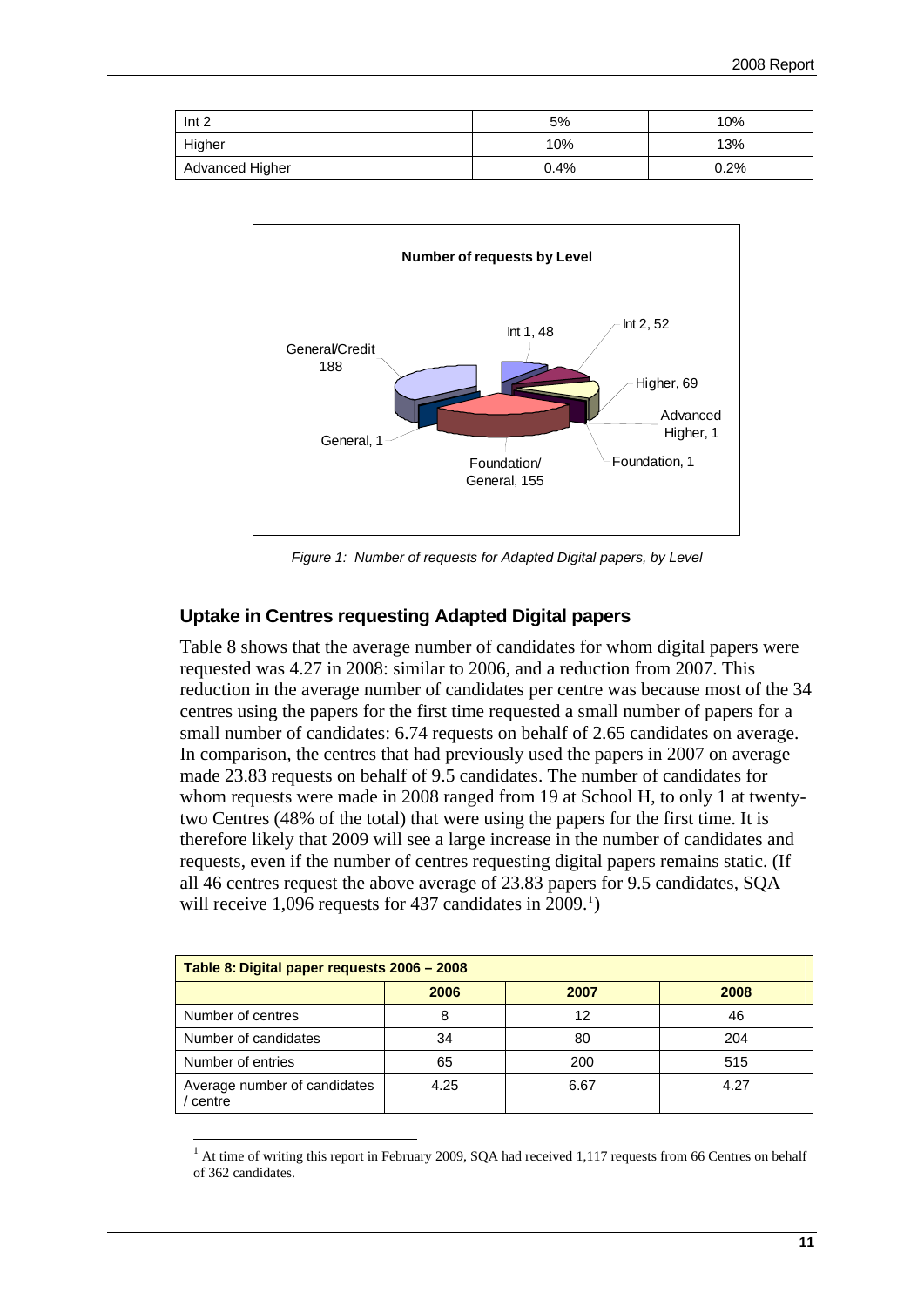Table 9 demonstrates that the number of candidates and requests increased in almost all centres that have used digital papers over the three years from 2006 to 2008. The number of requests in 2006 is not given in Table 9 because Centres requested specific papers that year; in 2007 and 2008 requests were made for examination entries. The number of candidates using the papers has trebled from the first pilot in 2006 to 2008, and the number of requests increased by 43% between 2007 and 2008.

| Table 9: Digital paper requests per Centre, 2006 - 2008 |                             |      |                |  |                                              |                |  |
|---------------------------------------------------------|-----------------------------|------|----------------|--|----------------------------------------------|----------------|--|
| <b>Centres that used digital</b><br>papers in 2007      | <b>Number of candidates</b> |      |                |  | <b>Number of requests for</b><br><b>ADPs</b> |                |  |
|                                                         | 2006                        | 2007 | 2008           |  | 2007                                         | 2008           |  |
| School A                                                | 6                           | 5    | 14             |  | 8                                            | 19             |  |
| School B                                                | 3                           | 2    | 5              |  | 5                                            | 15             |  |
| School C                                                | 6                           | 14   | 13             |  | 20                                           | 19             |  |
| School D                                                | 2                           | 10   | 12             |  | 34                                           | 40             |  |
| School E                                                |                             | 5    | 8              |  | 13                                           | 25             |  |
| School F                                                | 1                           | 2    | 6              |  | 7                                            | 15             |  |
| School G                                                |                             | 1    | 1              |  | 1                                            | 6              |  |
| School H                                                | 9                           | 15   | 19             |  | 40                                           | 32             |  |
| School I                                                |                             | 4    | 11             |  | 8                                            | 31             |  |
| School J                                                | 3                           | 6    | 8              |  | 25                                           | 30             |  |
| School K                                                | 4                           | 15   | 15             |  | 38                                           | 52             |  |
| School L                                                |                             | 1    | $\overline{2}$ |  | 1                                            | $\overline{2}$ |  |
| Total                                                   | 34                          | 80   | 114            |  | 200                                          | 286            |  |

Table 9 presents the number of candidates and requests from the centres that used the papers in 2006 and/or 2007 and 2008. Figure 2 shows the percentage of candidates requiring assessment arrangements that used digital papers between 2006 and 2008. In most centres, digital papers have become more popular type compared with other methods over the three examination diets.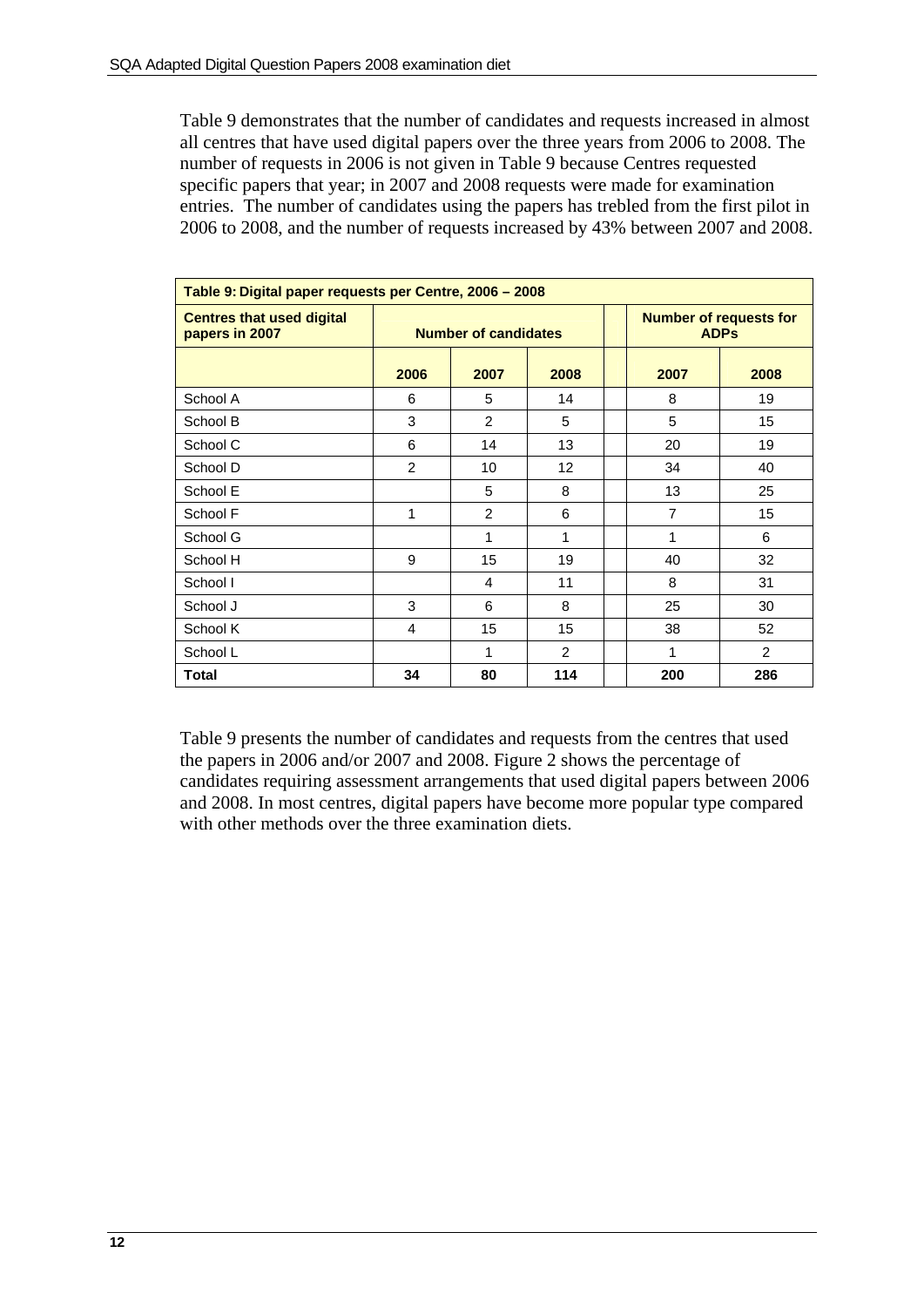

*Figure 2: Percentage of AA candidates who used digital papers from 2006 to 2008* 

#### **Digital papers compared with other support methods**

<span id="page-12-0"></span>The pilot trials in 2006 and 2007 showed that the adapted digital papers offered a more independent and efficient method of support than reader/scribes, and that many (but not all) pupils preferred the papers to other types of support. We are therefore interested in exploring whether centres and candidates are choosing digital papers rather than other Assessment Arrangements.

Before we look at the uptake in the 46 centres, it is worth noting that the number of candidates and the proportion of the overall number of candidates for whom Assessment Arrangements in general were requested varied quite widely between Centres. The largest percentage of candidates (97%) who needed assessment arrangements were at School A, which caters for pupils with physical disabilities. The percentage of candidates for whom requests were made in the other 45 'mainstream' centres varied from 24% at School B (a school with a remit for educating pupils with dyslexia) to 2.9% at School Q (another secondary school). The average was 9.49%. The percentage of entries for which requests were made ranged from 90% at School A, to 1.55% at School Q, with an average of 7.2% for the mainstream schools and college (i.e. excluding School A). Nationally, there were requests made for 5.9% of examination entries in Scotland, so the centres who used digital papers in 2008 do make use of assessment arrangements as a whole more often than average.

Table 10 is a breakdown of the number of requests made for all the different types of assessment arrangement across the 46 centres. Digital papers account for 515 (4.32%) of the total number of requests. (Note that separate accommodation and prompters are not included in Table 10.)

Digital papers and/or use of ICT account for 12.7% of all requests from the 46 centres while requests for readers and scribes comprised 21.9% and 18.9% respectively. Nationally in 2008, use of ICT and digital papers represented 6.2% of all requests and so there is considerable scope to increase the use of ICT in examinations in centres in Scotland.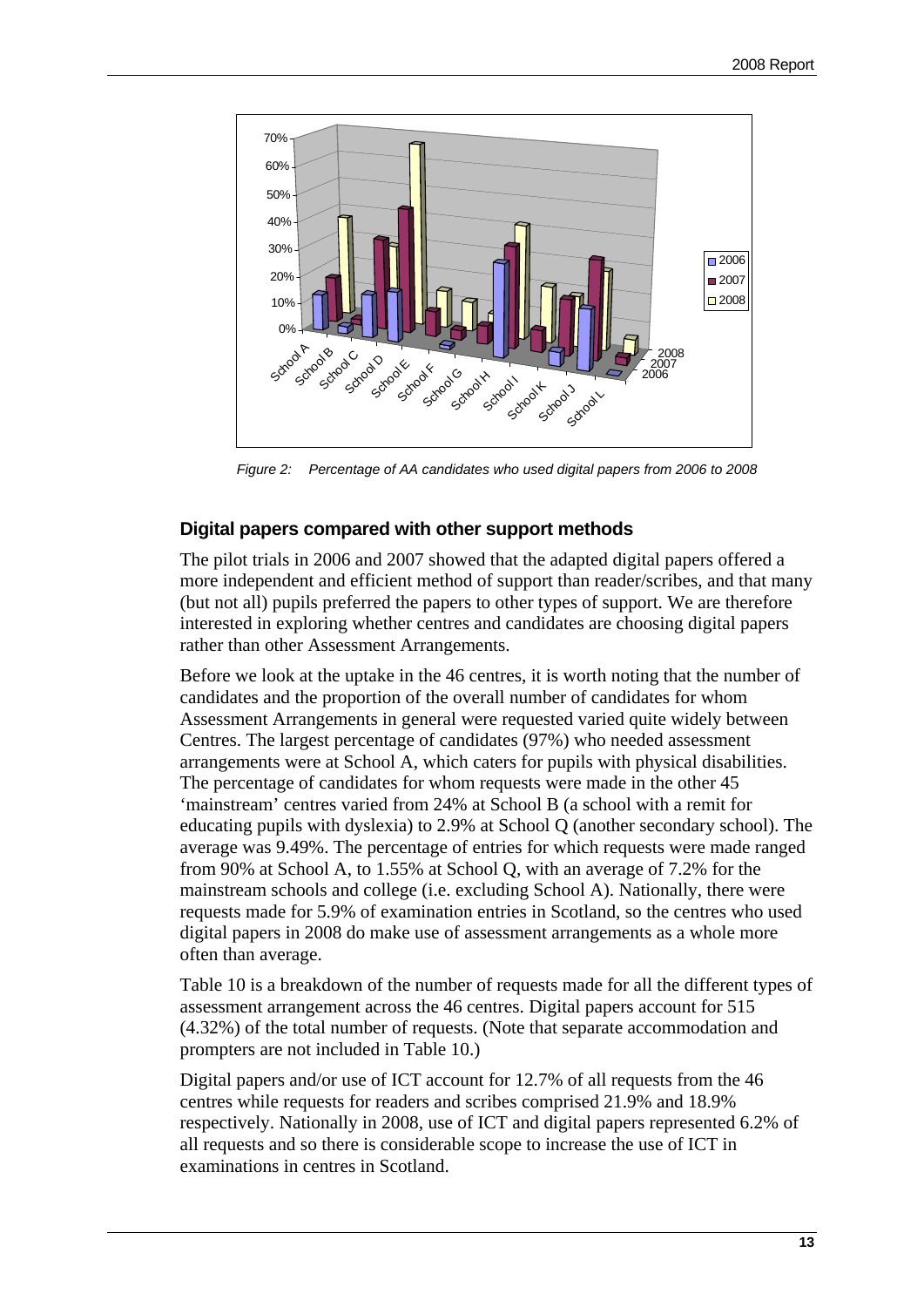| Table 10:<br>Assessment Arrangements for 46 centres who used digital papers |                           |                               |  |  |
|-----------------------------------------------------------------------------|---------------------------|-------------------------------|--|--|
| <b>Arrangement</b>                                                          | <b>Number of requests</b> | <b>Percentage of requests</b> |  |  |
| Extra Time                                                                  | 4806                      | 40.35%                        |  |  |
| Reader                                                                      | 2609                      | 21.90%                        |  |  |
| Scribe                                                                      | 2257                      | 18.95%                        |  |  |
| Use of ICT                                                                  | 999                       | 8.39%                         |  |  |
| <b>Digital Papers</b>                                                       | 515                       | 4.32%                         |  |  |
| <b>Coloured Paper</b>                                                       | 154                       | 1.29%                         |  |  |
| Calculator                                                                  | 145                       | 1.22%                         |  |  |
| <b>Enlarged Print</b>                                                       | 140                       | 1.18%                         |  |  |
| Transcription with correction                                               | 119                       | 1.00%                         |  |  |
| <b>Transcription without</b><br>correction                                  | 86                        | 0.72%                         |  |  |
| <b>PA Referral</b>                                                          | 61                        | 0.51%                         |  |  |
| <b>Braille paper</b>                                                        | 11                        | 0.09%                         |  |  |
| Use of tape recorder for<br>responses                                       | 4                         | 0.03%                         |  |  |
| Question Paper signed to<br>candidate                                       | 3                         | 0.03%                         |  |  |
| Candidate Signs Responses                                                   | $\mathcal{P}$             | 0.02%                         |  |  |
| Total                                                                       | 11,911                    |                               |  |  |

#### <span id="page-13-0"></span>**Support for Writing**

In 2007, we compared the number of requests for different types of writing support and found that overall, ICT and/or digital papers were more popular than scribes in the 12 centres that used digital papers (figure 3).



*Figure 3: Number of requests for writing support in 12 centres using ADPs, 2007* 

This was of note because nationally, scribes outnumbered ICT and digital papers in examinations by a factor of 3. If the 2007 use of ICT and/or digital papers could be replicated across all centres in Scotland, then instead of 14,121 requests for scribes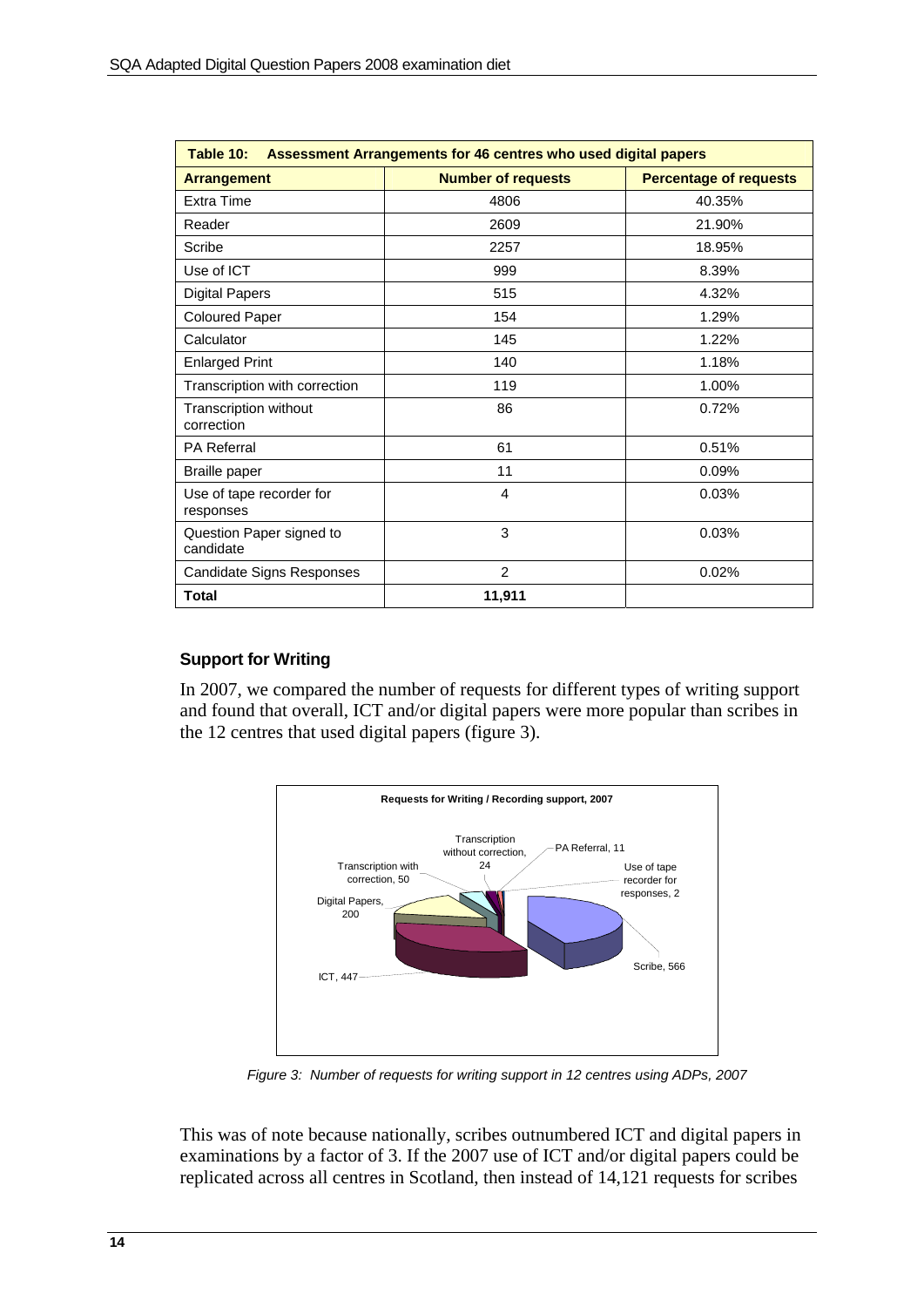and 3,712 requests for ICT/digital papers, there would be only 9,032 requests for scribes, and 10,325 requests for ICT or digital papers.

So, have we made progress towards this goal in 2008? Figure 4 shows the breakdown of requests for the 46 centres that used digital papers in 2008 and this year, disappointingly, the proportion of candidates working independently using ICT and/or digital papers in the 46 Centres is less than in 2007 (36% compared to 49% in 2007) and the proportion of candidates using a scribe is higher (54% compared to 44%).



*Figure 4: Number of requests for writing support in 46 centres using ADPs, 2008* 

There are several possible reasons for this. First, the number of centres using digital papers almost tripled between 2007 and 2008 and as we noted earlier, centres using digital papers for the first time in most cases requested papers for a small number of candidates. The figures in 2009 and 2010 will therefore give a more accurate picture of uptake for these 46 centres. If we are interested in trends at this point in time then we must look at the requests for different types of writing support made by the centres that have used papers over the 3 years from 2006 to 2008.

| Table 11:<br>Comparison of writing support in 12 centres from 2007 to 2008 |                                |                                |  |
|----------------------------------------------------------------------------|--------------------------------|--------------------------------|--|
| <b>Arrangement</b>                                                         | <b>Number of requests 2007</b> | <b>Number of requests 2008</b> |  |
| Scribe                                                                     | 566                            | 486                            |  |
| Use of ICT                                                                 | 447                            | 495                            |  |
| <b>Digital Papers</b>                                                      | 200                            | 286                            |  |
| Transcription with correction                                              | 50                             | 29                             |  |
| <b>Transcription without</b><br>correction                                 | 24                             | 26                             |  |
| <b>PA Referral</b>                                                         | 11                             | 8                              |  |
| Use of tape recorder for<br>responses                                      | 2                              | 0                              |  |
| <b>Totals</b>                                                              | 1300                           | 1330                           |  |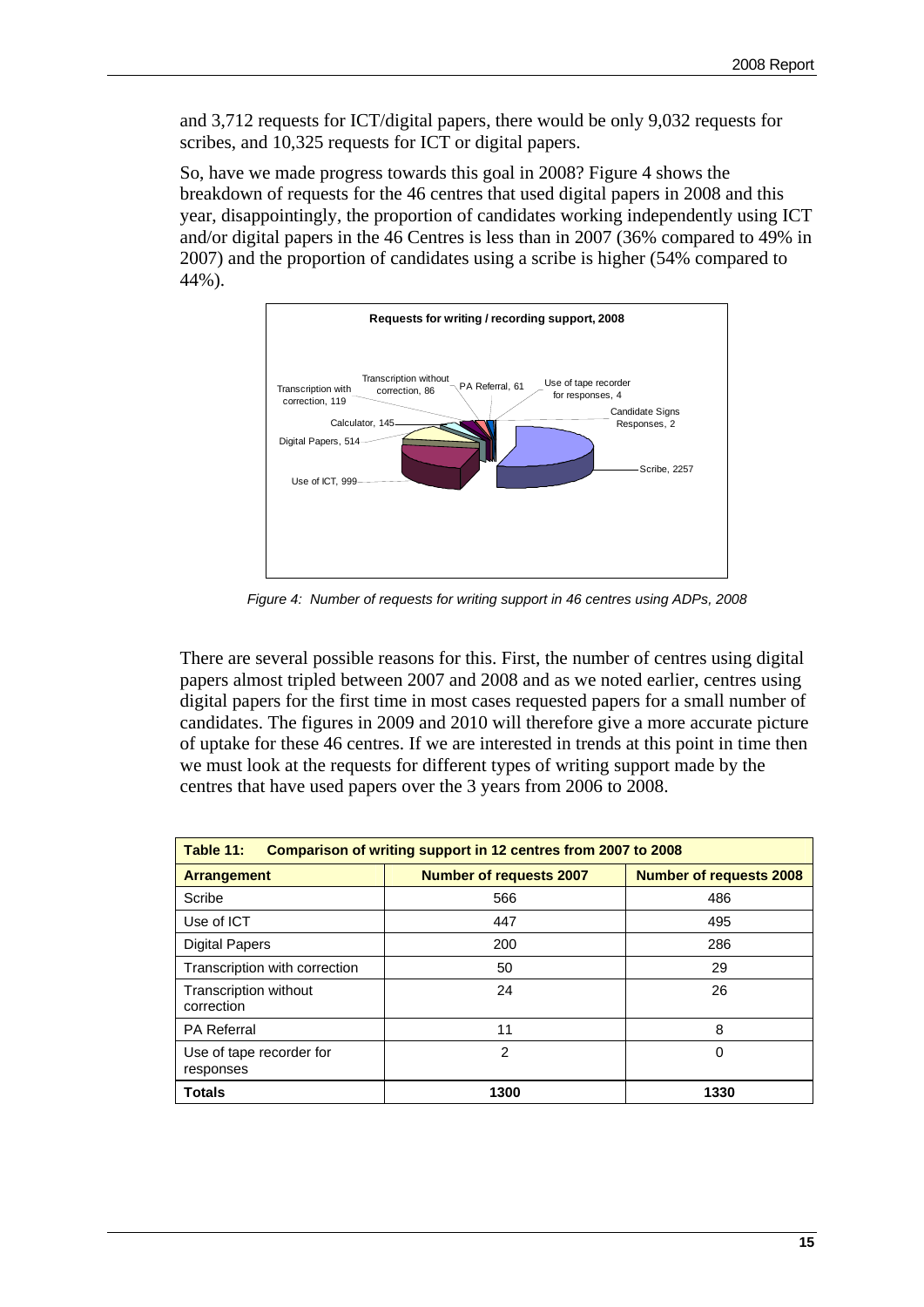Table 11 shows that requests for ICT and digital papers increased in the twelve centres that used papers in both 2007 and 2008, and there was a corresponding reduction in requests for other methods of support, particularly scribes (Figure 5).



*Figure 5: Writing support requests for ICT, digital papers and scribes in 12 centres 2007-2008* 

Between 2007 and 2008 the percentage of requests for writing support with scribes dropped from 44% to 37% while requests for use of ICT and for digital papers increased from 34% to 37% and from 15% to 21% respectively. This suggests that scribes are indeed being replaced by ICT and digital papers in centres that have adopted the digital papers.

#### <span id="page-15-0"></span>**Support for Reading**

With regard to support for reading, digital papers can benefit candidates through magnification of the paper; use of a different background or text colour; or by the paper being read out using text-to-speech software. It is more difficult to compare the use of digital papers to support reading, with readers, because centres do not state whether the candidate will use text-to-speech (or other facilities to support reading) when a request is made.

In 2007, centres were asked to record which candidates used text-to-speech software in examinations, and figure 6 gives the breakdown across the 12 centres that used digital papers in 2007. By far the most common method of reading support was a reader (figure 6).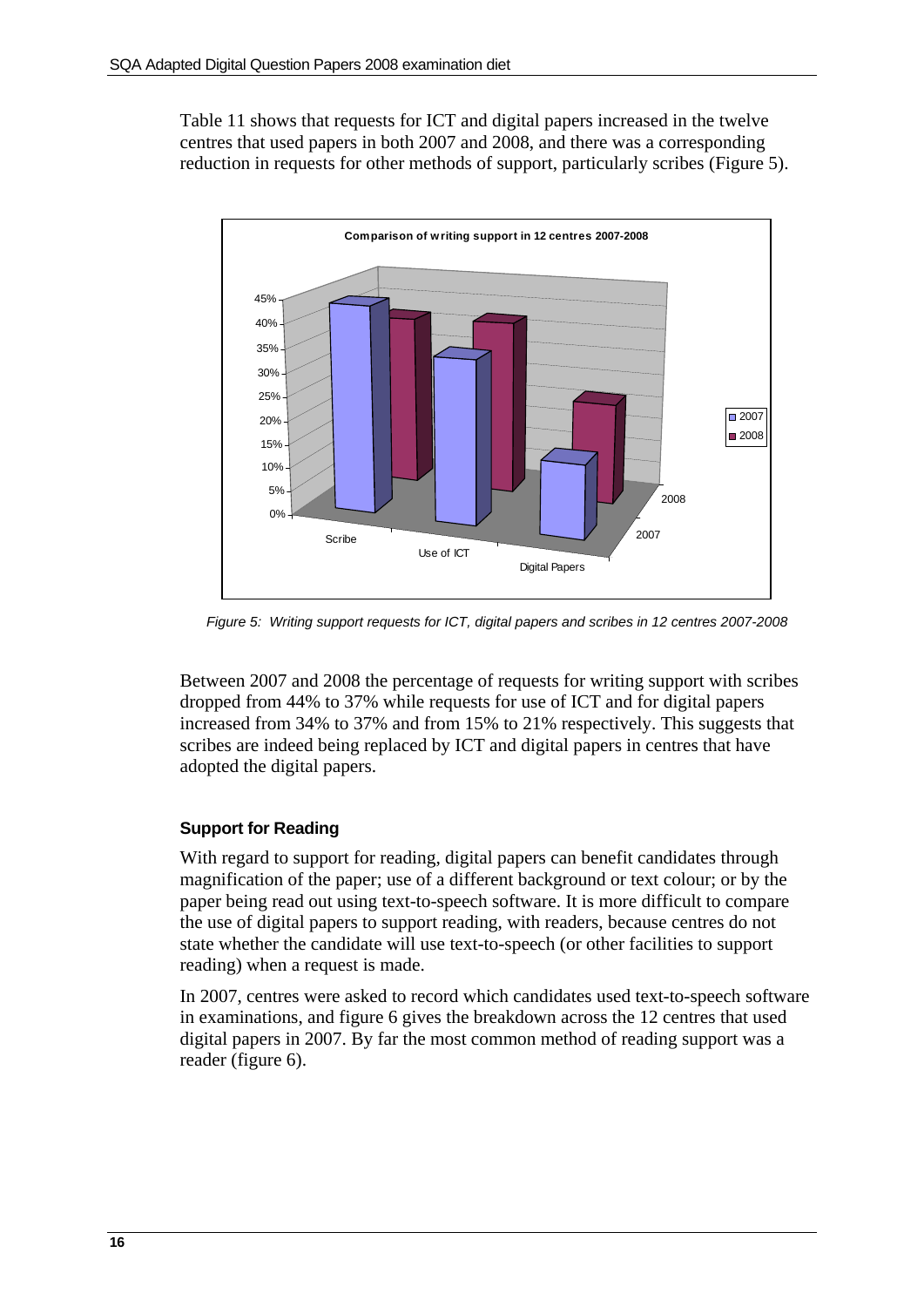

*Figure 6: Reading support requested and used in 12 centres in 2007* 

In 2008, centres were asked to state the number of candidates who had used textreader software, and the subjects and levels where the software was used. The data was gathered retrospectively via an emailed questionnaire, but only 18 out of 46 centres made returns with the number of entries where text-reader software had been used. Figure 7 shows the number of entries where reading support was requested or used in these 18 centres. Text-reading software does account for a higher percentage of reading support used in these 18 centres (from 4.3% in 2007 to 6.4% in 2008) but we do not know the extent of the use of text reader software in the other 28 Centres.



 *Figure 7: Reading support used in 18 centres in 2008* 

Of the 18 Centres that responded to the questionnaire, 8 reported the use of text reader software. The breakdown of reading support in the 8 centres is given in table 12. (Note that other centres are known to have used text-to-speech in 2008 but returns were not received and so are not given in table 12.)

The most significant figures in table 12 are the percentage of entries where text reading software was used to support reading. As in 2007, this varied widely, from 1% of entries at School O, to 50% of entries at School D.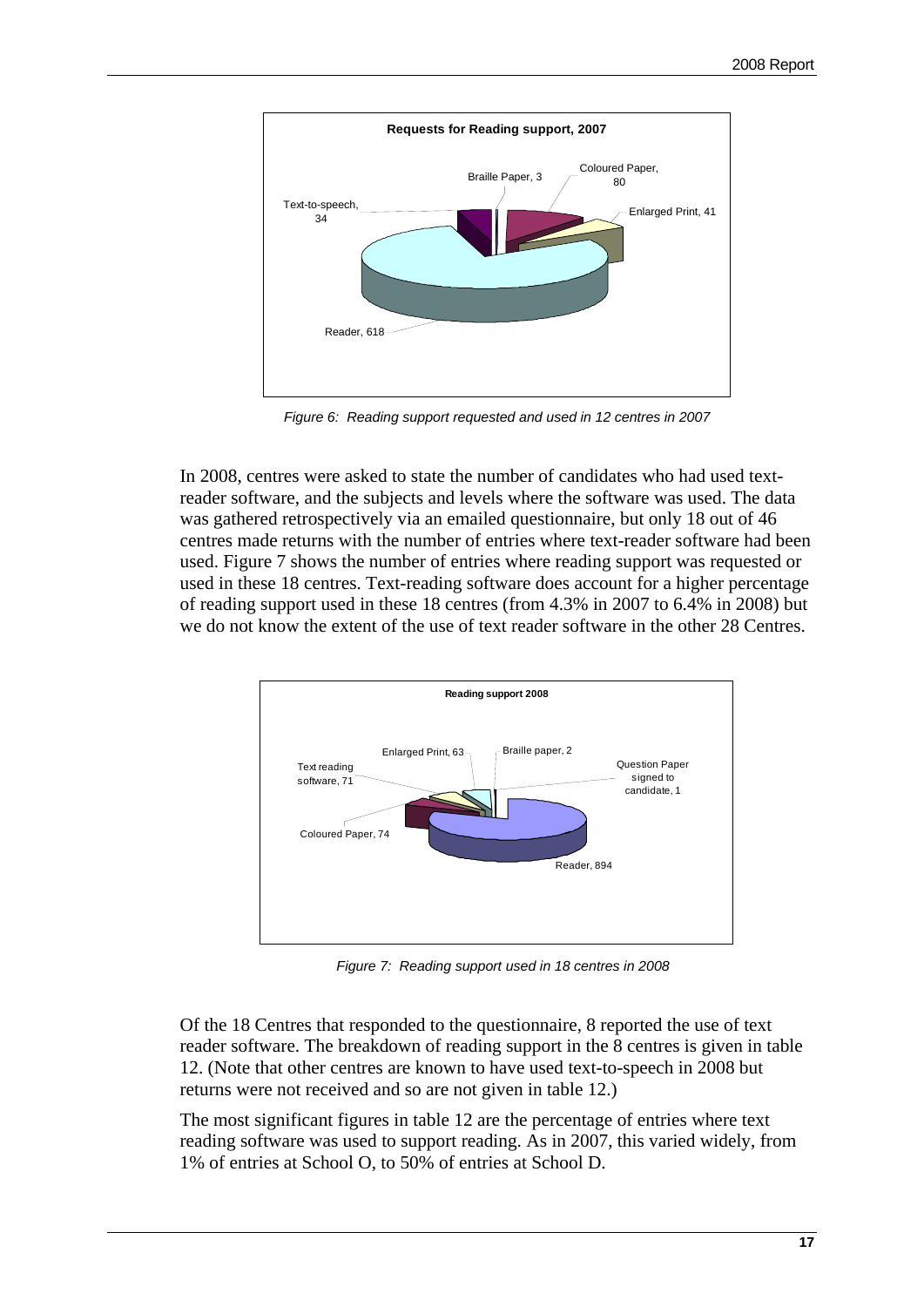| Table 12: Requests for Reading support in 8 centres where text-reading software was used, 2008 |                 |                 |                |          |                  |                |          |                 |                |
|------------------------------------------------------------------------------------------------|-----------------|-----------------|----------------|----------|------------------|----------------|----------|-----------------|----------------|
|                                                                                                | <b>School M</b> | <b>School A</b> | School C       | School D | <b>School N</b>  | School O       | School I | <b>School P</b> | <b>TOTALS</b>  |
| Braille paper                                                                                  | $\Omega$        | 2               | $\Omega$       | $\Omega$ | $\Omega$         | $\Omega$       | $\Omega$ | $\Omega$        | $\overline{2}$ |
| <b>Coloured Paper</b>                                                                          | $\Omega$        | 3               | $\Omega$       | $\Omega$ | $\Omega$         | $\Omega$       | 27       | $\overline{2}$  | 32             |
| <b>Enlarged Print</b>                                                                          | 0               | 27              | $\overline{7}$ | $\Omega$ | $\mathbf 0$      | 11             | 0        | $\Omega$        | 45             |
| <b>Question Paper</b><br>signed to<br>candidate                                                | $\Omega$        | $\Omega$        | 1              | $\Omega$ | $\Omega$         | $\Omega$       | $\Omega$ | $\Omega$        | 1              |
| Reader                                                                                         | 72              | 9               | 16             | 6        | 5                | 193            | 75       | 94              | 470            |
| Entries where<br>Text to speech<br>was used                                                    | 13              | 1               | 9              | 6        | 2                | $\overline{2}$ | 30       | 8               | 71             |
| <b>TOTALS</b>                                                                                  | 85              | 42              | 33             | 12       | $\overline{7}$   | 206            | 132      | 104             | 621            |
| Number of<br>requests for<br><b>ADPs</b>                                                       | 16              | 19              | 19             | 40       | 10 <sup>10</sup> | $\overline{2}$ | 31       | 16              | 153            |
| % of ADPs<br>where TRS was<br>used                                                             | 81%             | 5%              | 47%            | 15%      | 20%              | 100%           | 97%      | 50%             | 46%            |
| % of entries<br>where TRS was<br>used                                                          | 15%             | 2%              | 27%            | 50%      | 29%              | 1%             | 23%      | 8%              | 11%            |

 In 2007 we noted that Centres that used text-reading software in 2006 made greater use of the technology in 2007, and figure 8 shows that this trend has continued in 2008. Unfortunately there are only four centres where the use of text reading software is recorded in both years, but in all four centres the proportion of entries where text-reading software was used to support reading increased.



 *Figure 8: Use of text-to-speech software as percentage of total entries with reading support* 

In most cases, the increase in use of ICT to support reading corresponded with a reduction in use of readers (figure 9). The only exception here was Ashcraig, where the number of requests for reading support increased eightfold from 10 in 2007 to 85 in 2008. Figure 9 does then suggest that ICT can replace human readers. Uptake of text-reading software to support reading is likely to be slower than the use of digital papers for writing support because the text-reading software requires installation;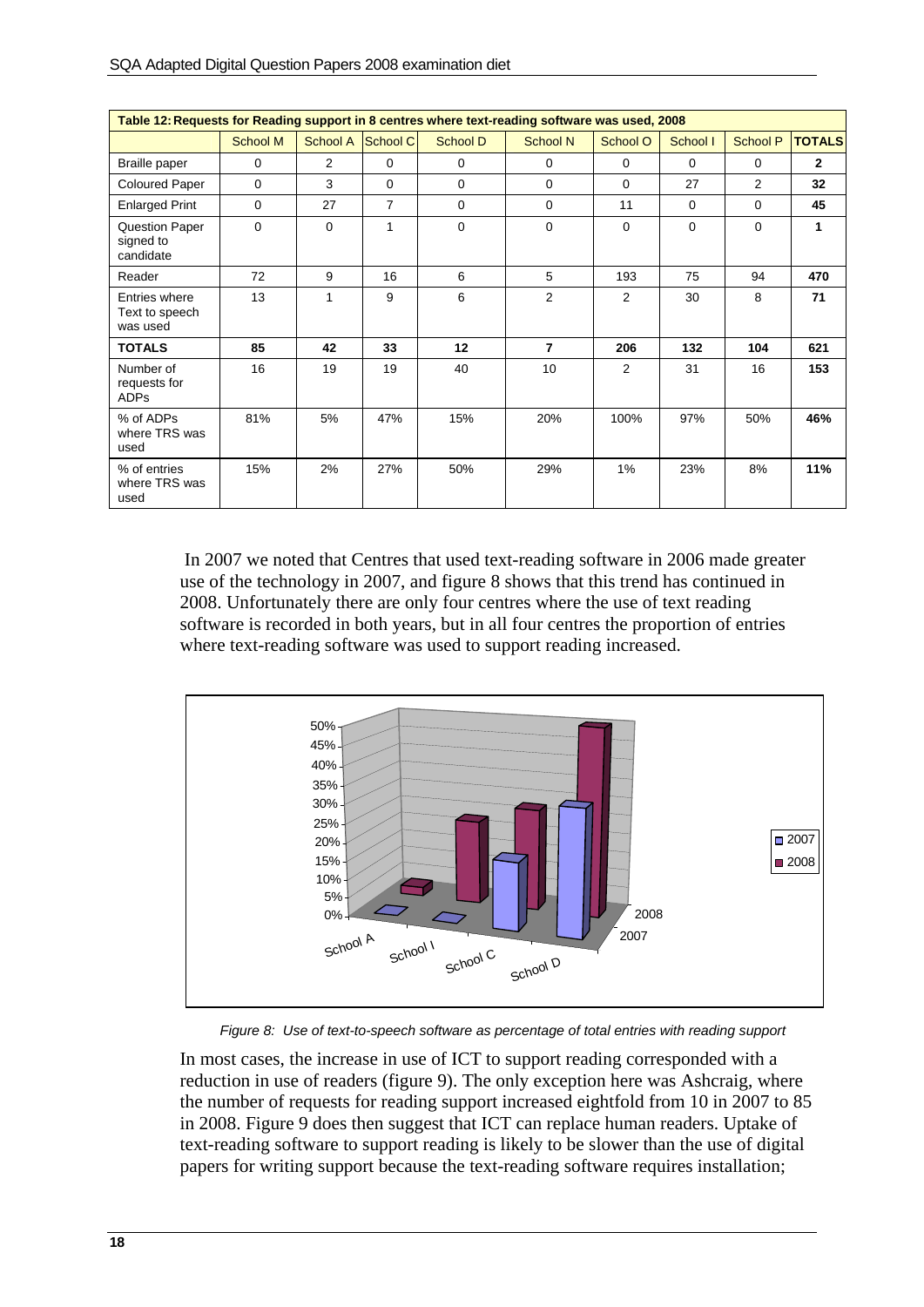

additional training for staff and pupils is needed; and it is more challenging to support pupils who need help with both reading and writing than pupils who just need help with writing.

 *Figure 9: Use of readers as percentage of total entries with reading support*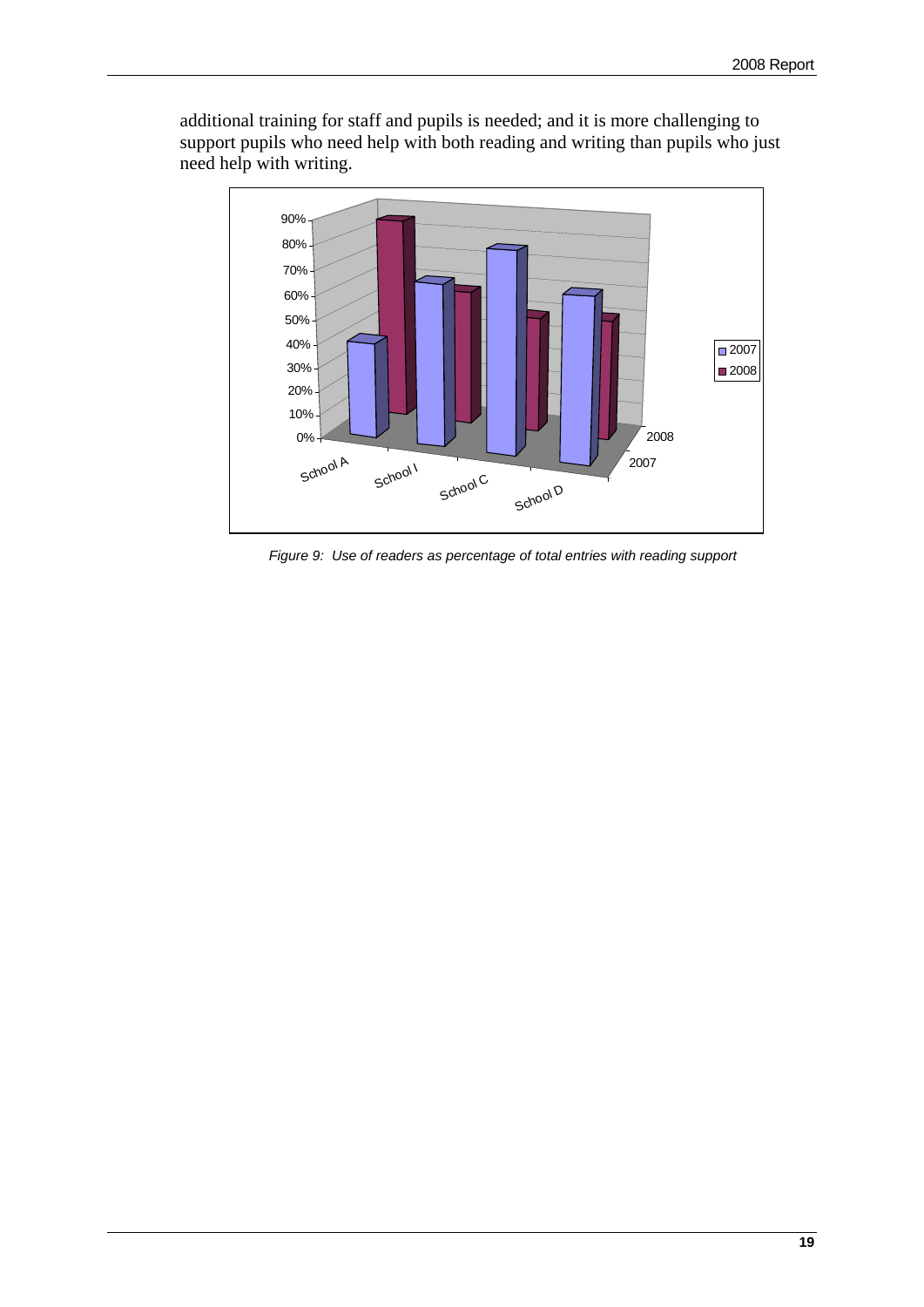#### <span id="page-19-1"></span><span id="page-19-0"></span>**4. Feedback from centres in 2008**

#### **Centre Questionnaire**

Detailed evaluation and feedback was sought from candidates and staff who used digital papers in the 2006 pilot (Nisbet *et al*, 2006) and additional feedback requested from centres in 2007 (Nisbet, 2007b). Given the number of centres using digital papers for the first time in 2008, we felt it appropriate to ask for feedback once again and give staff an opportunity to identify issues with the papers themselves, with ICT, or with procedures.

A questionnaire was designed (Appendix 1) and emailed to centres by SQA. The questionnaire was in PDF with form fields for answers (i.e. similar to the digital papers) and staff could either complete it and email it back to SQA, or print it out and post it.

SQA staff collated the responses and provided the summary below.

#### <span id="page-19-2"></span>**Analysis of Questionnaire Feedback**

46 Centres were sent questionnaires. Returns were received from 20 Centres (44%). One return was not on the questionnaire so the analysis below is based on 19 returns.

| Was the format and quality of the digital papers acceptable?                                                                                                                                                    |          |
|-----------------------------------------------------------------------------------------------------------------------------------------------------------------------------------------------------------------|----------|
| Yes                                                                                                                                                                                                             | 16 (84%) |
| No                                                                                                                                                                                                              | 1        |
| (Not useful for this particular student as font size too small and font not Tahoma)                                                                                                                             |          |
| Not sure                                                                                                                                                                                                        | 1        |
| (Not sure, only involved in setting up PC, didn't see the question paper)                                                                                                                                       |          |
| Yes and No                                                                                                                                                                                                      | 1        |
| (PDF format fine for most subjects, but PC froze when candidate tried to use drawing<br>tools for Chemistry (used pen and paper instead). Programme for PDF files could<br>only be used on networked computers. |          |
| Were there any errors in the papers?                                                                                                                                                                            |          |
| Yes                                                                                                                                                                                                             | 2        |
| (Biology Intermediate 2 had a missing text box.                                                                                                                                                                 |          |
| Chemistry SG had no facility to circle answers)                                                                                                                                                                 |          |
| <b>No</b>                                                                                                                                                                                                       | 17       |
| Was the delivery of the CDs at your centre satisfactory?                                                                                                                                                        |          |
| Yes                                                                                                                                                                                                             | 17       |
| <b>No</b>                                                                                                                                                                                                       | 2        |
| (Not good that delivery was staggered.                                                                                                                                                                          |          |
| CDs initially delivered without notification, "dumped" with other mail and not distributed<br>to SQA coordinator/chief invigilator immediately.)                                                                |          |
| Does the SQA Guidance material adequately cover the arrangements that need to                                                                                                                                   |          |
| be put in place in order to use digital papers?                                                                                                                                                                 |          |
| Yes                                                                                                                                                                                                             | 15       |
| (Checklist was particularly helpful)                                                                                                                                                                            |          |
| <b>No</b>                                                                                                                                                                                                       | 4        |
| (Guidance more complicated than necessary - reality easier.<br>More advice required re applying for backup arrangements.                                                                                        |          |
| Need more time to prepare.)                                                                                                                                                                                     |          |
|                                                                                                                                                                                                                 |          |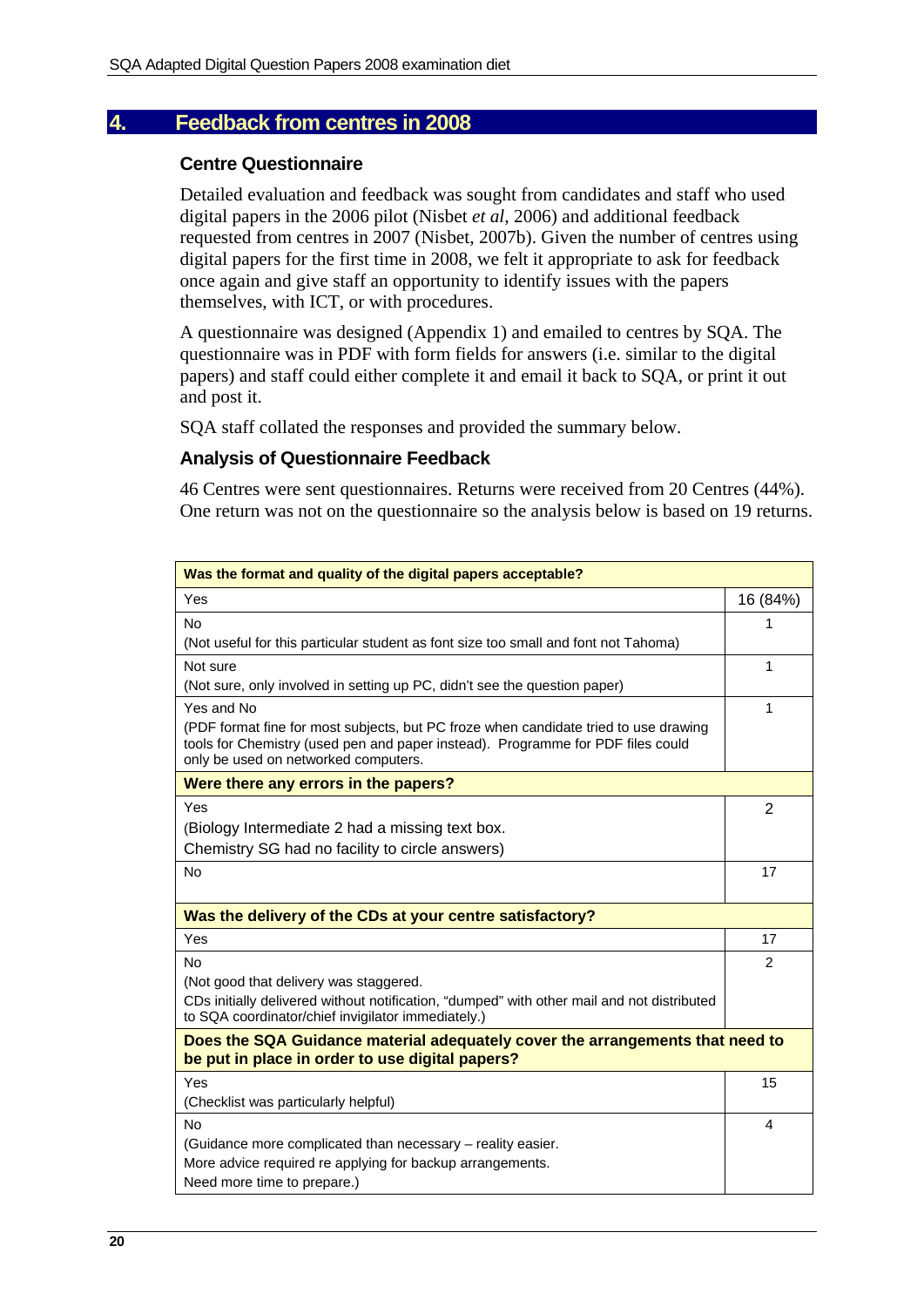| Did you use standalone or networked machines (or both)? |    |  |
|---------------------------------------------------------|----|--|
| Standalone                                              | 9  |  |
| Networked                                               | 6  |  |
| <b>Both</b>                                             | 4  |  |
| Which text-to-speech program did you use?               |    |  |
| <b>Browsealoud</b>                                      |    |  |
| PDFaloud                                                | 3  |  |
| <b>Read and Write Gold</b>                              | 5  |  |
| <b>None</b>                                             | 11 |  |
| Other (Adobe Acrobat)                                   |    |  |
| <b>Which candidates used Text-to-speech?</b>            |    |  |
| Number of candidates (18% of candidates)                | 37 |  |
| Number of Entries (14% of entries using digital papers) | 71 |  |

#### **Other comments from staff**

#### **Issues with Digital Question Papers**

- "Better if all digital question papers could have answer boxes or answer books are provided with relevant information boxes on front page which can be completed on PC.
- Good if template were available for answers which require to be word processed.
- In Chemistry SG no facility to circle answers printed paper used to do this.
- System froze when candidate tried to use drawing tools.
- Better if multiple choice questions could be answered within the pdf, eg, underlined or highlighted.
- Consistency of method for answering multiple choice questions, eg, circle, highlight, shade box? – problem is as printed paper.
- Only problems seemed to be with mathematical questions and drawing of graphs. Although some candidates were able to use the drawing tools.
- Require more advice/training using Maths equation software with Acrobat.
- Better with tabbed form fields for graphs.
- Is it possible to save a graph as a Word document so it can be completed on PC?
- Difficulty printing
	- o Printing red on diagrams (known problem with Hewlett Packard printers).
	- o Two instances where candidates couldn't save or print their work.
	- o Marking tools used to fill in a graph but it didn't print.
	- o Quantity of paper required to print completed papers (eg History SG Foundation) could deter expansion of use, in light of budget cuts. Would be better to save to and return a disk.
- One candidate worked directly on CD, therefore unable to save work, had to print his paper page at time in case PC crashed.
- Tailor pdf files to candidate's requirements as with hard copy.
- Prefer two copies of question papers one to read from and one to record answers on.
- Prefer digital maps for Geography
- Require clearer instructions on what to do if pupils' answers are longer than the available fields.
- Screen Readers
	- $\circ$  Texthelp is not precise enough, ie, it doesn't always convey the information accurately.
	- Browsealoud and R&W Gold are fiddly and temperamental. Pdfaloud is stable but expensive. Read out loud works but doesn't highlight. Also need to sort out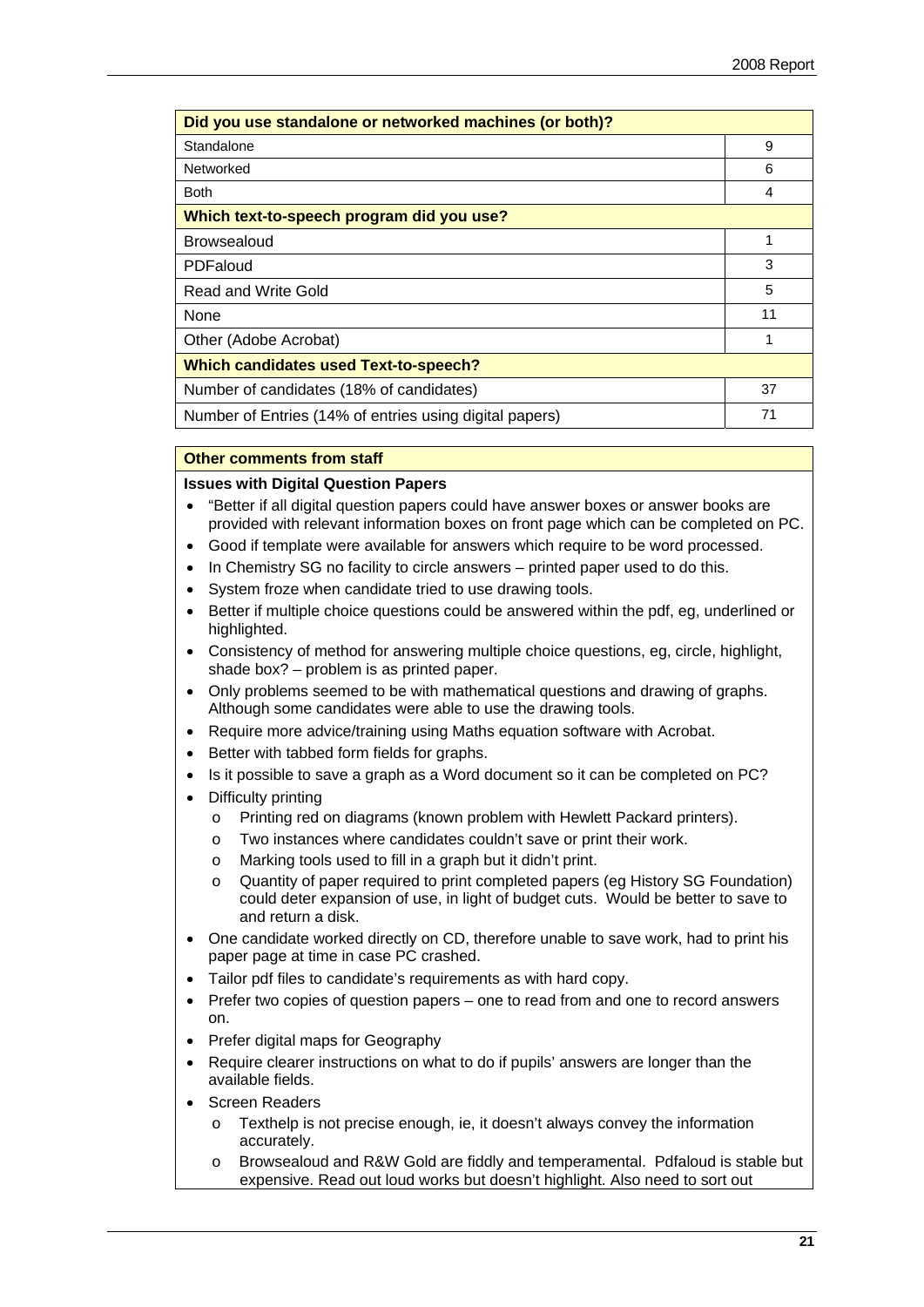|           |         | language voices and maths symbols.                                                       |
|-----------|---------|------------------------------------------------------------------------------------------|
|           | $\circ$ | Candidates found the speech too slow and gave up using it.                               |
|           | $\circ$ | Difficulties and cost implications updating TTS software"                                |
|           |         | <b>Examination Arrangements</b>                                                          |
|           |         | "Prefer more time to set up                                                              |
|           |         | Half an hour is not much time to check the files for faults<br>$\Omega$                  |
|           |         | Times between exams quite short. Takes time to load files onto standalone<br>$\circ$     |
|           |         | PCs when numbers of candidates are larger.                                               |
|           |         | Technicians found the system "workload heavy" within a limited time schedule<br>$\circ$  |
|           |         | - setting up, checking, ensuring all in order, collecting, printing.                     |
|           |         | Copied the contents onto a pen-drive for each pupil – would prefer to be able<br>$\circ$ |
|           |         | to do this the day before.                                                               |
|           |         | Length of time it can take to print off a long question paper                            |
| $\bullet$ |         | No map provided for candidates using digital question papers (used spare copies)         |
| $\bullet$ |         | Applied for Reader/Scribe as backup, also wanted transcription for correction but this   |
|           |         | could not be applied for alongside scribe on AA database.                                |
|           |         | One disk wouldn't load                                                                   |
| $\bullet$ |         | More issues with laptops than desktop PCs                                                |
|           |         | Laptop froze, couldn't retrieve work that had been completed.                            |
| ٠         |         | 2 occasions where problem loading completed paper to disk to print.                      |
| $\bullet$ |         | Difficulty loading Acrobat 8 to laptops not linked to network/internet – need that to    |
|           |         | accept the licence agreement."                                                           |
|           |         | <b>Guidance Material</b>                                                                 |
|           |         | "Checklist was particularly helpful                                                      |
|           |         | Guidance more complicated than the reality                                               |

More advice required on applying for backup arrangements"

#### <span id="page-21-0"></span>**Focus Group Feedback**

A Focus Group meeting was held on 3rd December 2008 to offer Centres an opportunity to provide more feedback and to discuss issues and approaches to using the digital papers. A number of points were raised:

- It was suggested that a 'more accessible' font is introduced for all SQA question papers. Research into fonts for people with visual impairment suggests that Arial is preferred, while many staff and organisations advocate San Serif fonts for dyslexic pupils. The current SQA font was chosen for its readability and there is no evidence that fonts preferred by pupils with reading difficulties are more readable by pupils without reading difficulties. Before introducing a different font for all SQA papers it would therefore be essential to conduct research into which font(s) are most readable for the majority of candidates.
- Staff felt that digital answer booklets, prepared with question numbers to match the question papers, would be helpful. While blank templates in PDF or Word would be an option, SQA staff thought that digital booklets with prepared numbering might confer an advantage compared to pupils using paper booklets who did not have the question numbers. SQA agreed to consult with colleagues.
- Pupils who view papers at high magnification or pupils with physical access issues may benefit from hyperlinks between and within papers to improve navigation around the papers.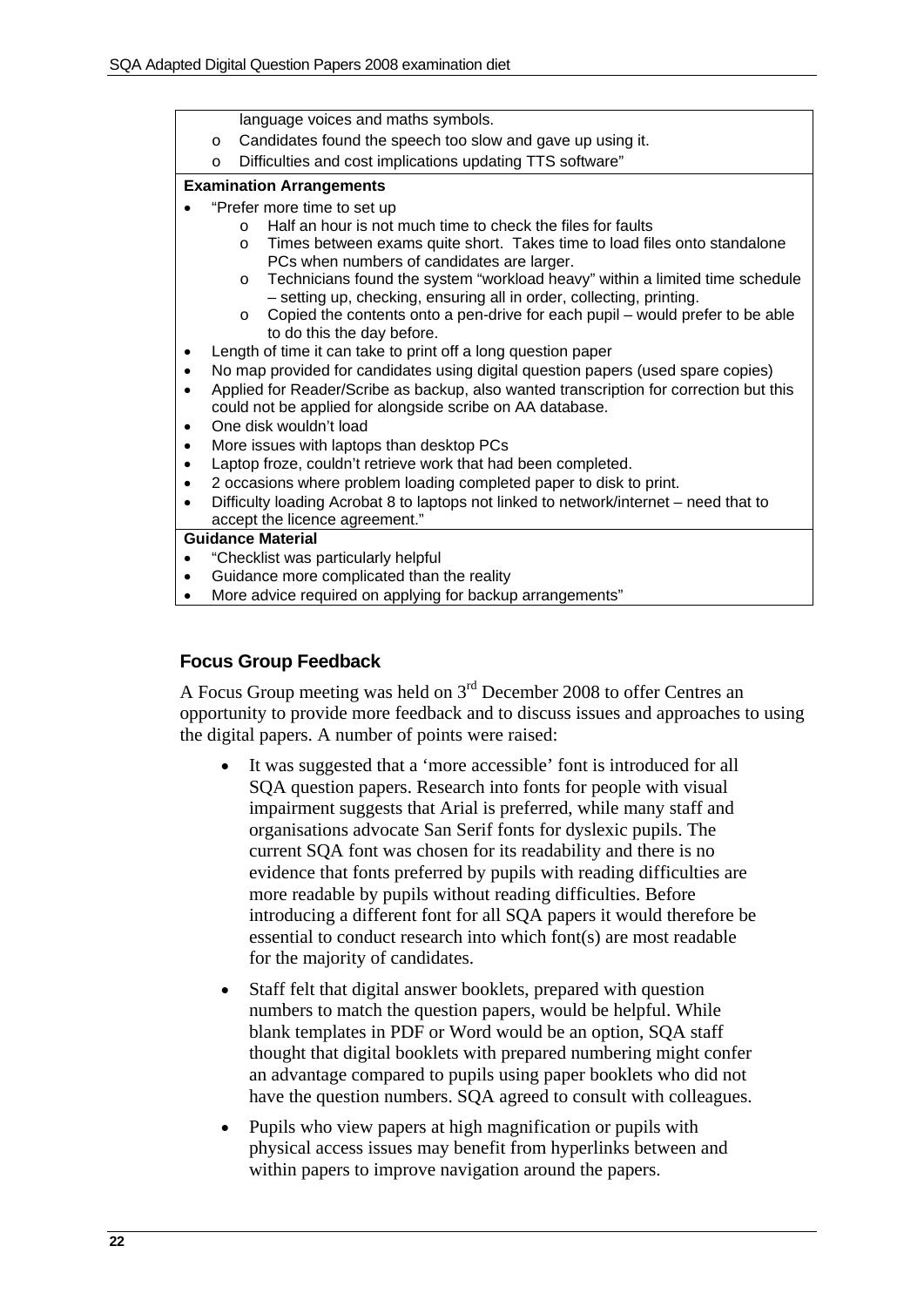- In some cases, underlining and other markups created using the Adobe Reader drawing tools were not clearly visible on the printed digital paper. This was because the default line drawing colour in Adobe Reader is red which may not print clearly on cheaper ink-jet printers; it was agreed that guidance notes on using digital papers should direct staff and pupils to use a darker colour for drawings and markups.
- Invigilation procedures varied between Centres: SQA would provide information again at Invigilator briefings.
- Staff requested more information on setting up user profiles for using digital papers on networked machines.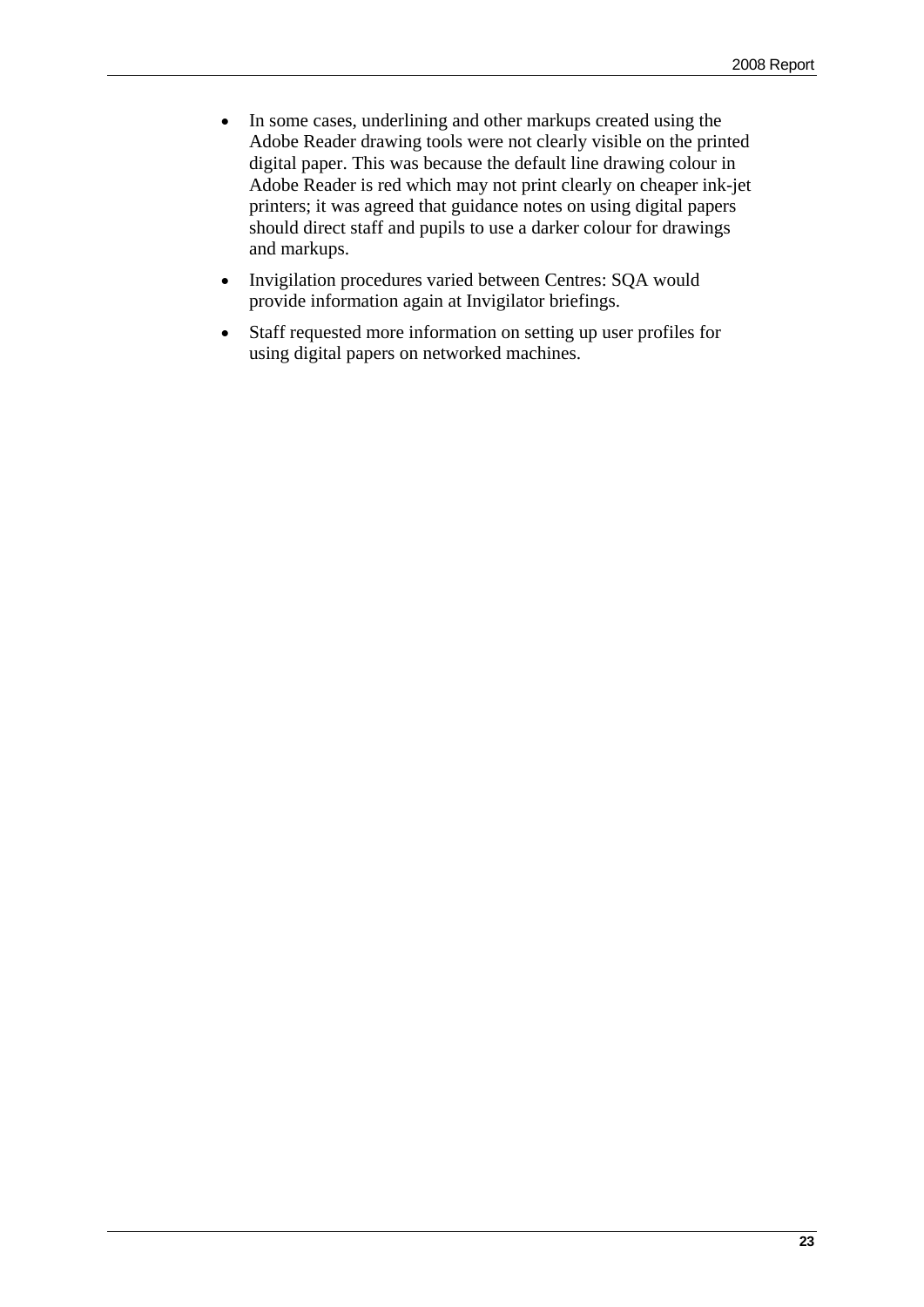#### <span id="page-23-1"></span><span id="page-23-0"></span>**5. Adapted Digital Papers Developments in 2007-08**

#### **Adobe Reader**

Candidates used Adobe Acrobat Standard software to access the digital papers in the 2006 and 2007 pilots, which cost around £20 per licence. In 2008, Centres were able to use free Adobe Reader software to access the papers. This is because version 7 of Acrobat Professional has a facility to 'enable user rights' so that Adobe Reader can be used to enter and save answers and insert drawings and annotations. Offering digital papers which can be accessed using free software has many advantages: clearly there is a saving for schools and centres using the papers, and it also means that centres can evaluate the papers at no cost; that Adobe Reader can be made available on all computers (instead of having Acrobat Standard only available on designated machines); and that candidates can practice and revise on their own computers at home using the free software.

#### <span id="page-23-2"></span>**Text to speech software**

When digital papers were first trialled in 2005, SQA purchased a licence from TextHelp Systems to 'speech enable' the papers so that they could be read out using free *PDFaloud* software. This facility was helpful to candidates with visual or reading difficulties. At the time TextHelp offered two versions of PDFaloud: a free version which could only read out files that had been speech-enabled, and a paid-for version that could read any PDF. By offering speech-enabled papers, SQA minimised cost for Centres thereby encouraging uptake of digital papers.

However, TextHelp have not updated the free version of PDFaloud as new versions of Adobe Reader appeared and in 2007 instead offered *Browsealoud*, a program primarily for reading web sites, but which could also read out PDF documents (including the digital papers). For the 2008 diet, Centres had several options: use the free basic text-reader tool within Adobe Reader itself; use the free Browsealoud; or purchase PDFaloud, *Read and Write Gold* (TextHelp's more expensive product which incorporates PDFaloud), or one of the many other text-to-speech tools available. We know from comments and calls from staff that this constantly changing situation regarding software did not encourage centres to install and use text-to-speech. In the event, 5 Centres reported that they used Read and Write Gold; 3 used PDFaloud; and 1 each used Browsealoud and Adobe Reader's built-in facility.

In May 2008, TextHelp released Browsealoud 5, which could not read the SQA digital papers at all. Adobe also released Adobe Reader 9 in the summer of 2008 and Browsealoud 4 did not work with it at all. Discussions were held with TextHelp staff to encourage the company to rationalise the situation: ideally to have one free text reader to read speech-enabled papers, and one paid-for program to read any PDF, both to work with Adobe Reader 8 and 9. This did not fit with TextHelp's development plans and so there is no point in SQA taking out a new licence to speech-enable the digital papers in 2009, because TextHelp does not have a working free program to read them.

For the 2009 examination diet, centres can either use the free built-in basic text-tospeech facility in Adobe Reader itself, or buy PDFaloud or another text-reader program. CALL recommends buying a site licence of PDFaloud because we regard it as the best PDF text-reader available.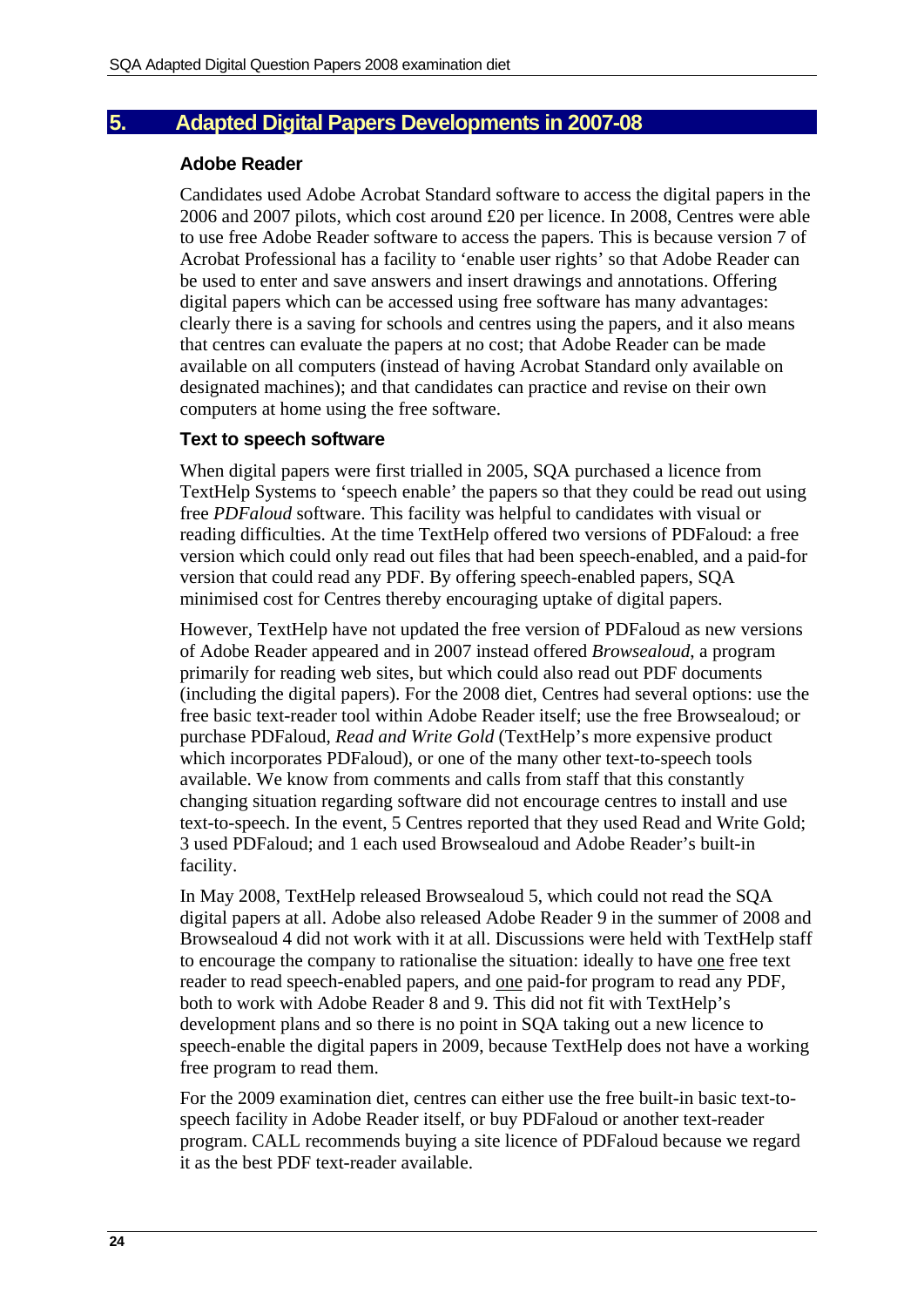#### <span id="page-24-0"></span>**PDFaloud site licences for Scottish schools**

TextHelp discontinued PDFaloud as a separate product in 2007 and instead promoted their full Read and Write Gold package (currently costing £1,995 for a secondary school site licence). However, centres may not need all the features in Read and Write Gold or they may already have other text-to-speech programs such as ClaroRead, Penfriend or WordTalk. Given the considerable interest in the digital papers, CALL saw a demand for PDFaloud as a separate product and approached TextHelp and Learning and Teaching Scotland and suggested that LTS negotiate a licensing arrangement for Scottish schools. Centres can now buy a site licence of PDFaloud for £[2](#page-24-3)95 from  $LTS<sup>2</sup>$ . We regard this as good value because as well as reading the digital papers, PDFaloud can access almost any PDF file including NAB and 5-14 assessments; prelims and resources made by staff; electronic textbooks.

#### <span id="page-24-1"></span>**The Scottish Voice**

The early trials of digital papers revealed that the quality of the computer voice used to read the papers was in some cases an issue (Nisbet, Aitken & Shearer, 2004 p.4; Nisbet et al, 2006 p. 30). The voices supplied with Windows and Mac OS have robotic, American accents and while better, more natural voices can be purchased, those with British accents are very 'English'. CALL approached CereProc, an Edinburgh firm and world leader in speech synthesis technology, to explore the possibility of developing and licensing a desktop version of one of CereProc's high quality Scottish voices. Funding was granted by the Scottish Government for the work and in May 2008, 'Heather', the Scottish Voice, was made available on a CALL mini-site<sup>[3](#page-24-4)</sup>. CereProc worked with TextHelp to ensure that PDFaloud would operate correctly with the voice. 'Heather' is licensed for use by any pupil, teacher or support service in Scottish primary, secondary and special schools, and also for use by pupils at home.

#### <span id="page-24-2"></span>**Mathematical and scientific symbols and equations**

The answer boxes in the digital papers are plain text fields and options for typing or inserting symbols are limited. Experiments were carried out to investigate if and how symbols could be inserted into the fields. The project team could not find a technique for typing symbols directly using the keyboard, but it is possible to copy a symbol from a PDF file and paste it into an answer box. A single page PDF was therefore created with a selection of common symbols which can be copied and pasted into the digital papers. The file (Appendix 2) is available from CALL's mini web site<sup>[4](#page-24-5)</sup>. Copying and pasting symbols from one file into a paper is relatively slow and crude, and so the project team will continue to explore other methods.

The project team experimented with several equation editors (Microsoft Word Equation Editor, MathType, Efofex FX Equation and MathCast) and the fundamental limitation with all of them is that equations cannot be pasted into the answer boxes. This is because the answer boxes accept plain text whereas the equation editors produce either a graphic object or a MathML expression. When an equation is pasted into a digital paper it is 'hidden' behind the text answer box and so it cannot be seen (because the answer boxes are not transparent) or re-sized. One solution is to use transparent answer boxes so that any equations or other drawings

-

<span id="page-24-3"></span><http://www.ltscotland.org.uk/aboutlts/resources/software/school/index.asp><br>
3 <http://www.thescottishvoice.org.uk/><br> <http://www.adapteddigitalexams.org.uk/FAQs/>

<span id="page-24-5"></span><span id="page-24-4"></span>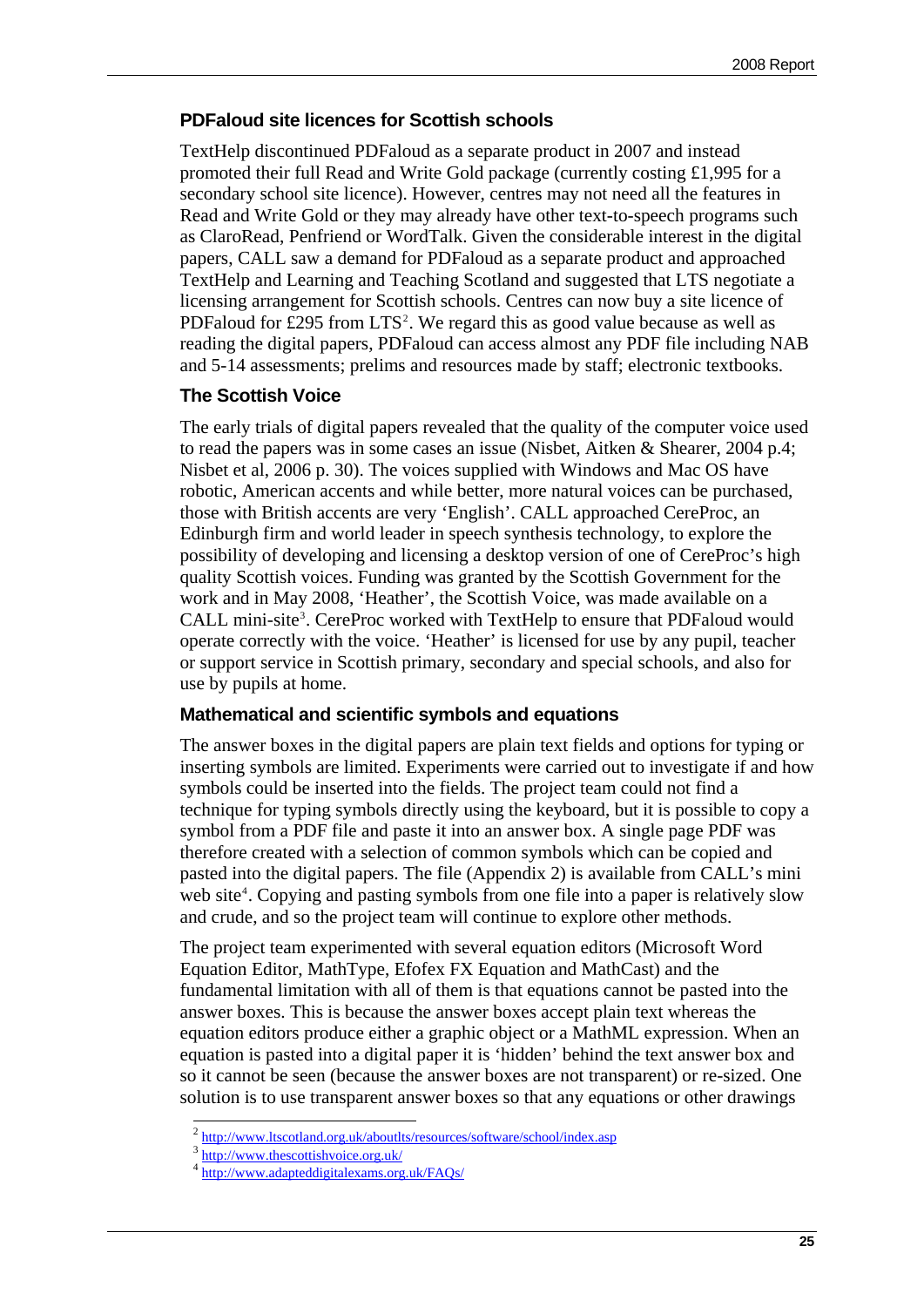can be seen. However, given that centres and candidates are now used to opaque answer boxes, it would be necessary to trial papers with transparent fields to ensure that they are satisfactory before introducing them.

#### <span id="page-25-0"></span>**Adapted Digital Papers and screen magnifiers**

The digital papers can be magnified using zoom facilities built into Adobe Reader, and work in 2007 (Nisbet, 2007a) suggested that this facility may be acceptable for some candidates who require a font size of approximately N18 and possibly N24 (when the paper is viewed on a 15" screen or a 17" screen respectively). However, the magnification tools in Reader are basic and candidates with significant visual impairment are likely to prefer using a specialist screen magnification program such as Lunar, SuperNova<sup>[5](#page-25-2)</sup> or Zoomtext<sup>[6](#page-25-3)</sup>. Trials were conducted with a pupil and staff at Hawick High School using SuperNova who found that that the Imprint font used in the standard adapted digital papers was badly pixelated when magnified. Tests showed that the papers were satisfactory when the Arial font was used and so any papers that are to be accessed using a screen magnification program should be produced in Arial.

#### <span id="page-25-1"></span>**Adapted Digital Papers and screen readers**

The team were aware that the adapted digital papers are not optimised for access using a screen reader and identified several issues: the order in which the elements on the paper are spoken may not be correct; some unnecessary text may be read out; images require a text description; and it was not clear if the screen readers would function efficiently with the answer boxes in the question and answer papers.

A series of experiments were conducted to investigate which digital formats would be most suitable for use with a screen reader such as  $Jaws^7$  $Jaws^7$  or  $HAL<sup>8</sup>$  $HAL<sup>8</sup>$  $HAL<sup>8</sup>$ .

- The simplest provision is to save the digital paper as a text file and then edit it to ensure the reading order is correct and add descriptions of images and instructions for answering questions. This text file could then be opened on the candidate's preferred word processor and read using a screen reader. The process is similar to that already used by SQA to create papers for printing in Braille. The disadvantage of a text file is that the candidate could inadvertently delete or amend the paper text.
- It is possible to change the reading order of the PDF paper using Adobe Acrobat Pro but this was found to be a very slow and unreliable process.
- Microsoft Word (DOC) format was explored but the screen readers did not handle the Word form fields well.
- One option is to design the papers using Adobe LiveCycle, which is bundled with Adobe Acrobat Pro. LiveCycle offers better control over form fields and reading order and some papers will be trialled with users from the Royal Blind School.

-

<span id="page-25-3"></span><span id="page-25-2"></span>

http://www.yourdolphin.com/products.asp?cat=1<br>[http://www.sightandsound.co.uk/visually\\_impaired/zoomtext/](http://www.sightandsound.co.uk/visually_impaired/zoomtext/)<br>[http://www.sightandsound.co.uk/visually\\_impaired/jaws/](http://www.sightandsound.co.uk/visually_impaired/jaws/)<br>http://www.yourdolphin.com/products.asp?cat=1

<span id="page-25-5"></span><span id="page-25-4"></span>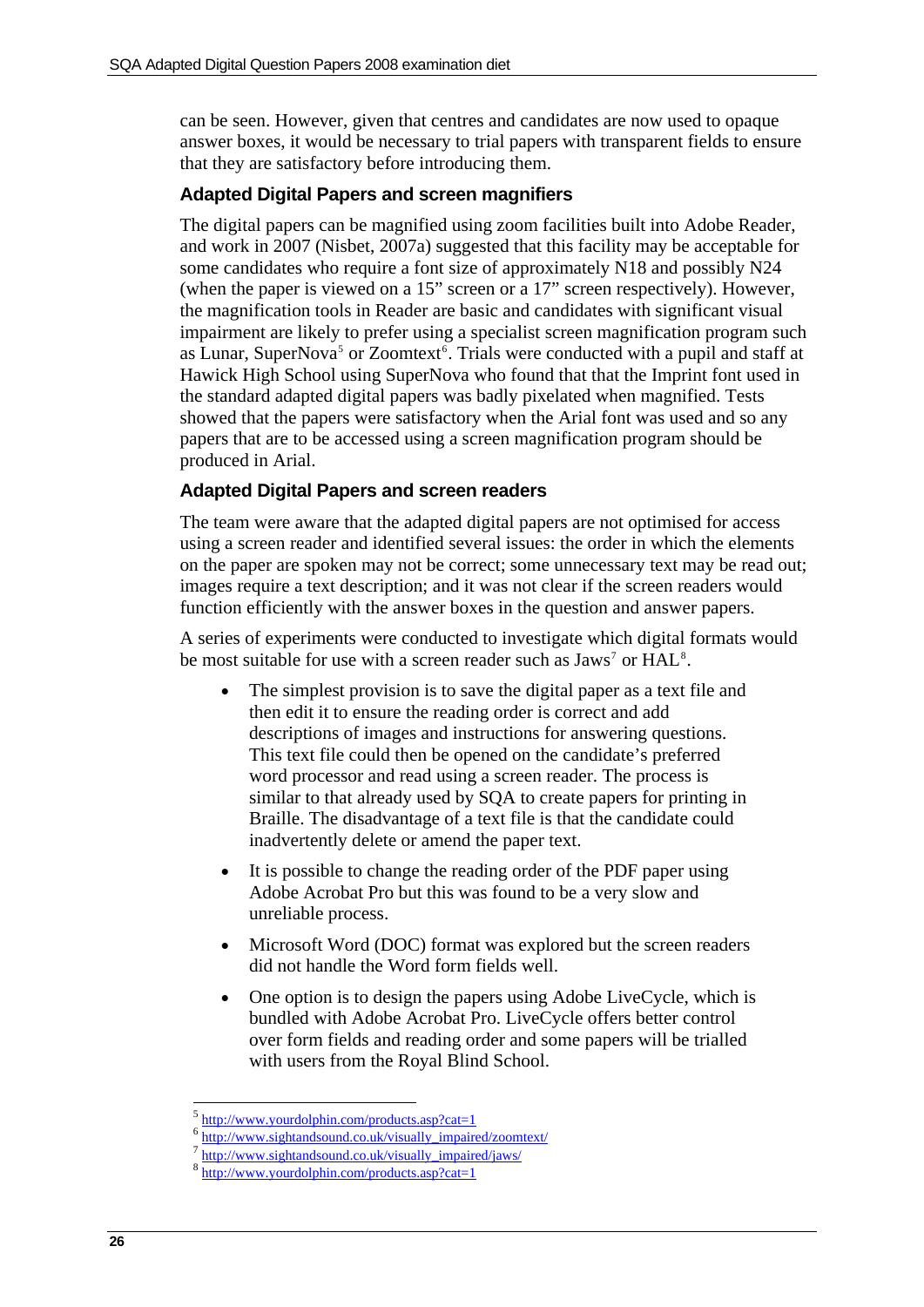#### <span id="page-26-1"></span><span id="page-26-0"></span>**6. Areas for development**

#### **Digital Question Papers**

- Centres report that in general candidates prefer digital papers in question and answer format compared to reading the question paper and answering using a separate document. However, there are technical issues with adapting digital papers to be question and answer format; and also concerns about changing the assessment itself. The various options should be explored.
- Feedback shows that some staff were not aware of the facilities in Adobe Reader to answer multiple choice questions, or to draw and mark up the papers. Additional guidance may address this.
- The Adobe Reader tools for answering mathematics and science and for drawing graphs and charts are limited. Symbols can be inserted into answer boxes but further improvements will require development of facilities in PDF and Reader itself.
- A PDF file from which candidates can copy and paste mathematical and science symbols was created for the 2008 diet: a similar facility for modern language characters should be created and made available to Centres.
- Current practice when inserting answer boxes into the papers is to use a white 'fill' colour so that the fields are clearly visible. The disadvantages with this are that the answer boxes remain white if the candidate chooses a different colour for the paper background, and that any drawings or markups are hidden 'under' the answer box. Some papers should be piloted to explore whether answer boxes should be transparent.
- The possibility of providing Answer booklets in either PDF or Word format should be explored.
- Some terms are not pronounced correctly by the computer voice. Biology, Chemistry and Physics papers will be reviewed, mispronunciations identified, and feedback given to Cereproc, the creators of the Scottish Voice, to improve the voice.
- Accessibility of the digital papers should be further explored for visually impaired candidates who use screen reader and screen magnification software, and for candidates with severe physical disabilities.

#### <span id="page-26-2"></span>**Delivery of digital papers**

- Sending digital papers to Centres on CD and receiving printed completed papers in return fits with the existing SQA procedures for handling examination papers. It is also 'low tech', well-proven, reliable and does not require internet access. However:
	- o Duplicating, processing and mailing hundreds if not thousands of CDs is expensive and so the possibility of delivering papers via secure sever should be considered.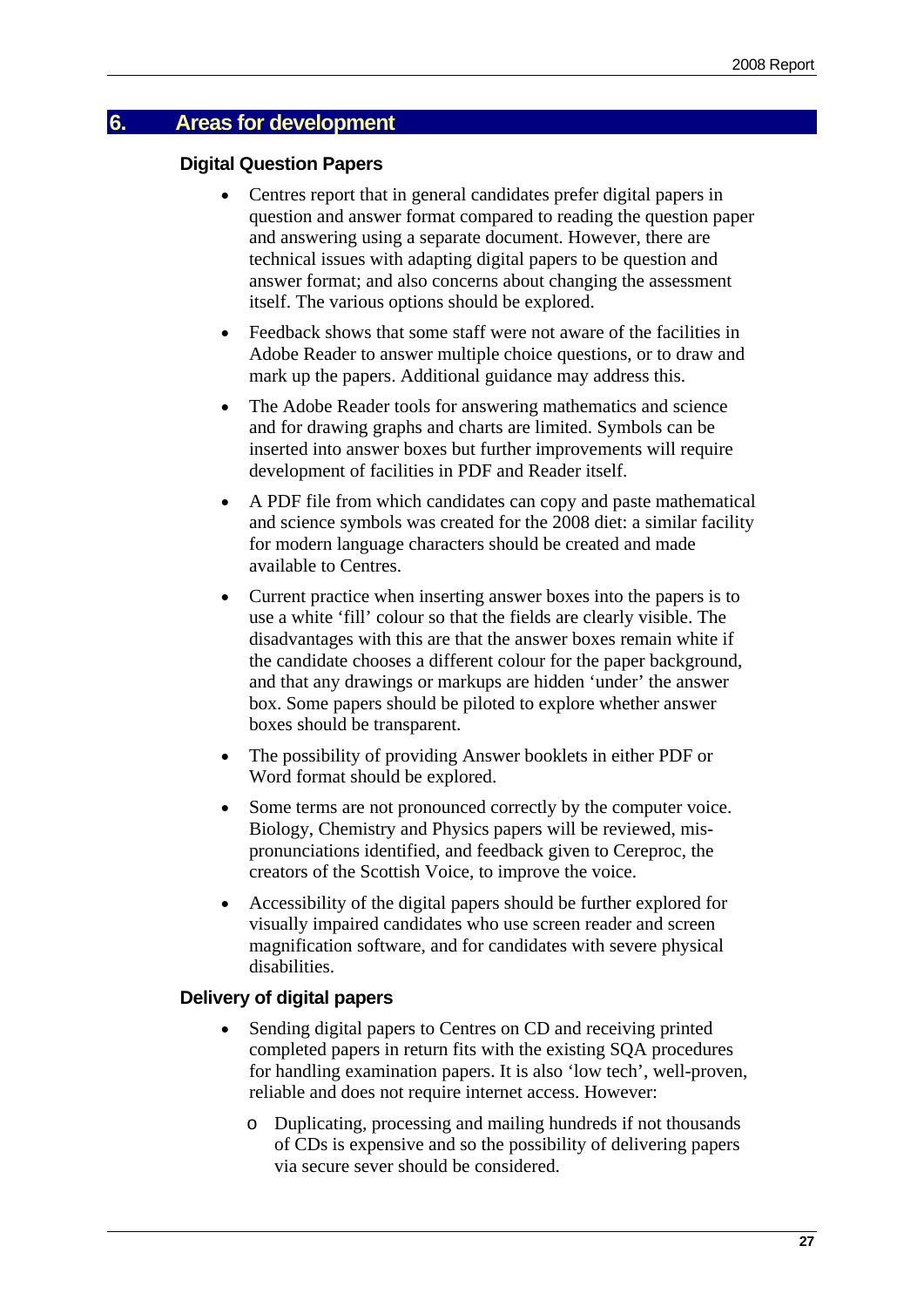o Printing completed papers can be time-consuming and expensive in terms of printer consumables and so the possibility of submitting completed papers electronically should be explored.

#### <span id="page-27-0"></span>**Information and CPD**

- o While most staff felt that the information and guidance provided by SQA and CALL is satisfactory, it is clear that some Centres would like more support. SQA and CALL both have web sites<sup>[9](#page-27-1)</sup>; SQA provide briefings for invigilators and coordinators; and CALL offers CPD events.
- o SQA and CALL should continue to update and develop support resources for staff and pupils, such as online video demonstrations of papers being used.

<span id="page-27-1"></span><sup>-</sup><sup>9</sup> <http://www.sqa.org.uk/sqa/14976.1684.html> and <http://www.adapteddigitalexams.org.uk/>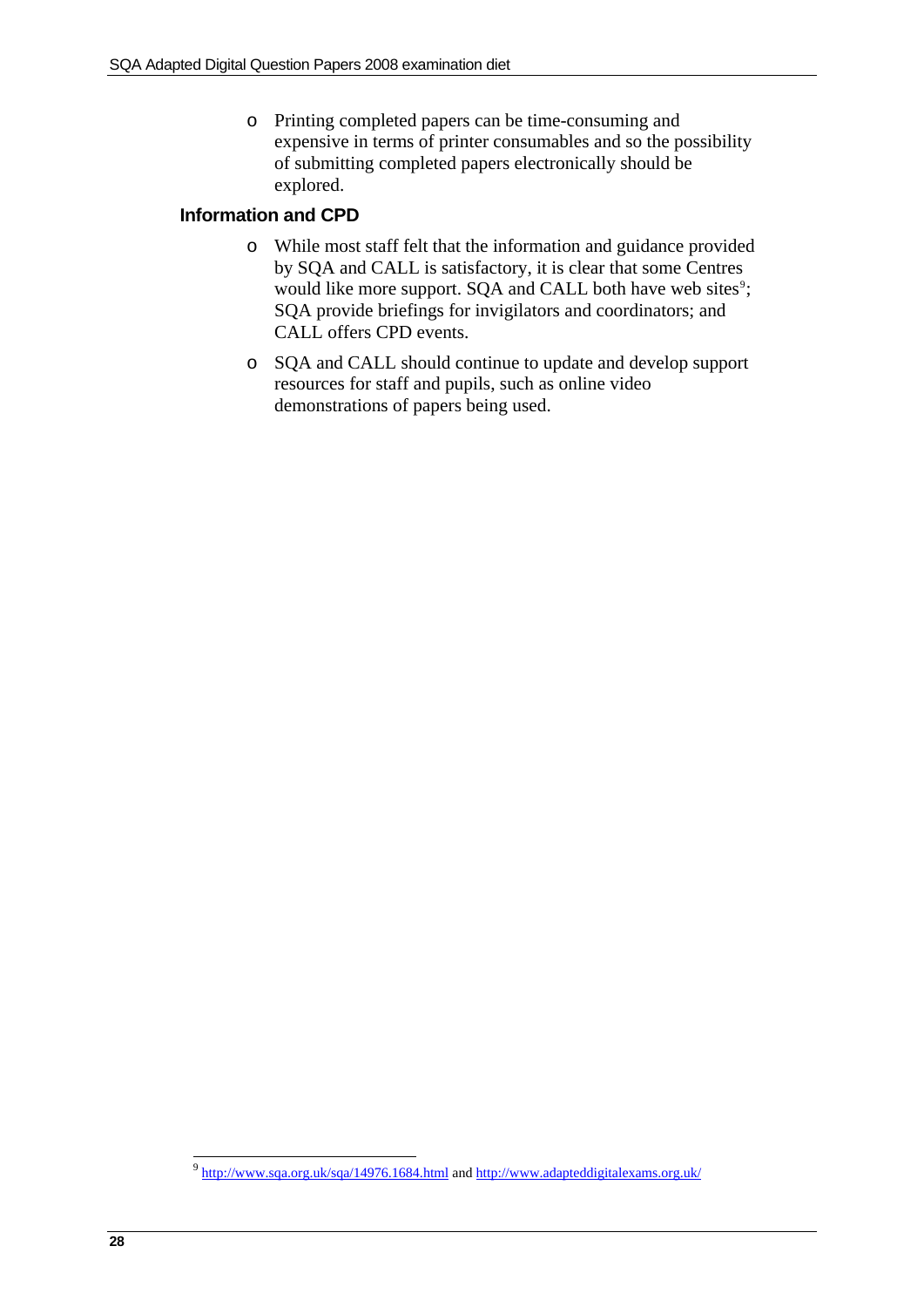## <span id="page-28-1"></span><span id="page-28-0"></span>**7. References and publications 2007-2008**

#### **Publications**

Nisbet, P., Aitken, S., Shearer, N. (2004) Trial of External papers in Accessible PDF for Candidates with Additional Support Needs. Report to Scottish Qualifications Authority, August 2004. CALL Centre, The University of Edinburgh.

Nisbet, P., Shearer, N. Balfour, F., Aitken, S. (2006) *SQA Adapted Examination Papers in Digital Format: Feasibility Study 2005 – 2006: Final Report*. Submitted to Scottish Qualifications Authority. October 2006. CALL Centre, The University of Edinburgh. <http://www.callcentrescotland.org/digitalexams/>

Nisbet, P.D. (2007a) *SQA Digital Question Papers for Candidates with Significant Visual Impairment*. Briefing Paper for SQA, June 2007. CALL Centre, The University of Edinburgh.

Nisbet, P.D. (2007b) SQA Adapted Examination Papers in Digital Format: 2007 Pilot Project Report. Report to Scottish Qualifications Authority. December 2007. CALL Centre, The University of Edinburgh. <http://www.adapteddigitalexams.org.uk/Pilot-Trial/>

Nisbet, P.D. (2008) *The Right Support: Introducing Digital Exam Papers*, **Connected**, Spring 2008.

Nisbet, P.D. (2008) *Scottish Exams on Computer* **Dyslexia Contact** Vol 27 No 3.

Nisbet, P.D. (2008) *Exams on Computer: Results of Trials of SQA Digital Question Papers*. **Dyslexia Review** Summer 2008 Vol. 19 Number 3. ISSN 0308 6275.

### <span id="page-28-2"></span>**Media reports**

*Digital Exams.* **The Herald**, 12/6/2007. <http://www.theherald.co.uk/misc/print.php?artid=1463815>

*Digital exam papers from 2008.* **Moving forward**...Issue 10 - June 2007. Additional Support for Learning Act – implementation newsletter.

*From smart wheelchairs to digital exams.* **Knowledge Transfer News**, CHSS, University of Edinburgh, Issue 5 Summer 2007, <http://www.hss.ed.ac.uk/kt/documents/ktnewsletsummer2007.pdf>

*Using Technology for Children's Learning* (2008) **Adobe Customer Showcase** [http://www.adobe.com/cfusion/showcase/index.cfm?event=casestudydetail&casestu](http://www.adobe.com/cfusion/showcase/index.cfm?event=casestudydetail&casestudyid=392661&loc=en_us) dyid= $392661\&$ loc=en\_us

*Exam Papers go Digital*. **Times Educational Supplement Scotland**, 9/05/2008. [http://www.tes.co.uk/search/story/?story\\_id=2619419](http://www.tes.co.uk/search/story/?story_id=2619419)

*Better access to learning resources*. **Scottish Government Press Release**, 11/05/2008. <http://www.scotland.gov.uk/News/Releases/2008/05/09141804>

*The days of holding support staff hostage may be numbered.* **The Scotsman**, 13/5/2008 [http://news.scotsman.com/entertainment/Hugh-Reilly--](http://news.scotsman.com/entertainment/Hugh-Reilly--TheDays.4079285.jp) [TheDays.4079285.jp](http://news.scotsman.com/entertainment/Hugh-Reilly--TheDays.4079285.jp) 

*The Voice in the Machine.* **Times Educational Supplement Scotland**, 30/5/2008. <http://www.tes.co.uk/2625734>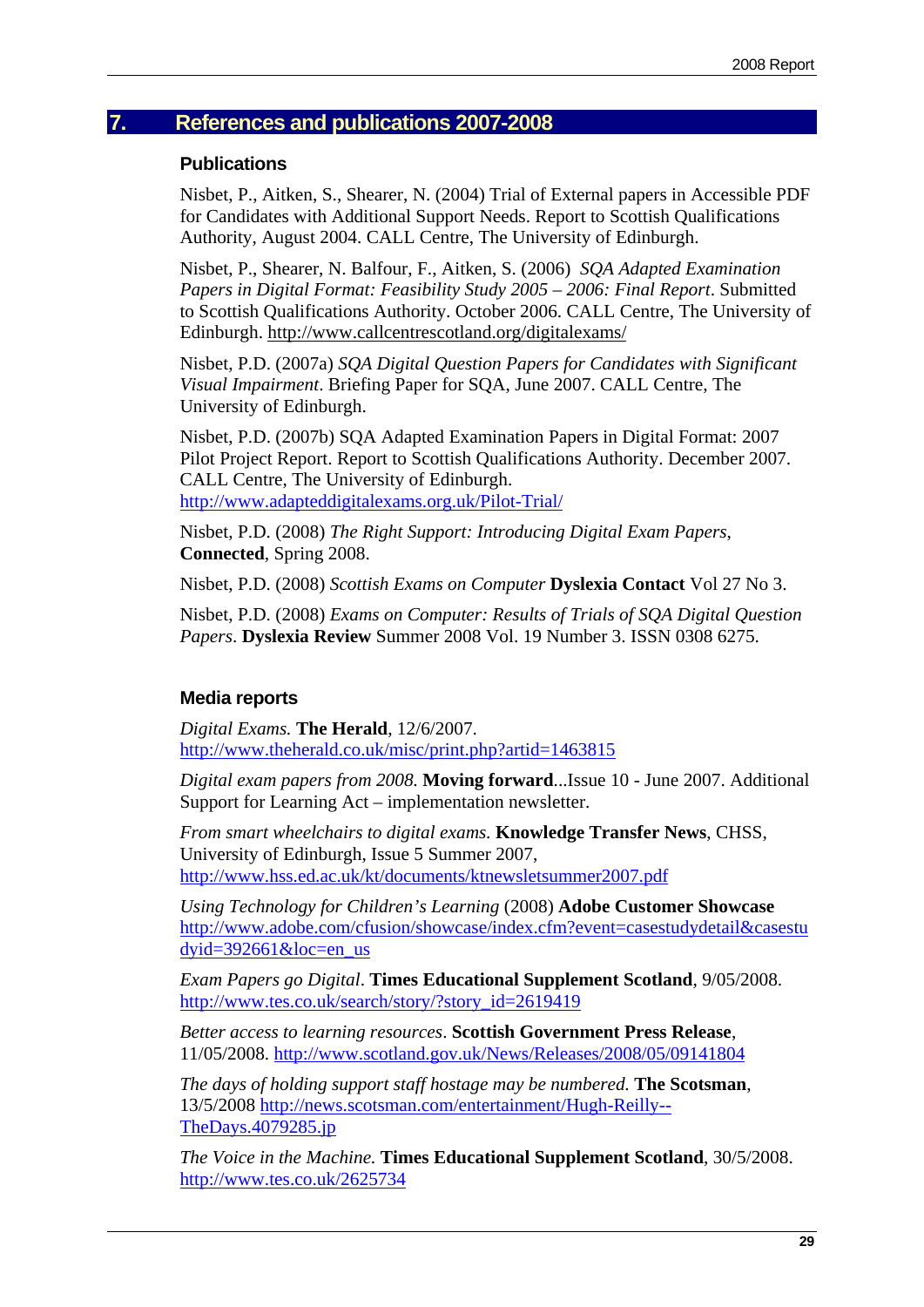#### **Appendix 1**

## **2008 Digital question Papers - Feedback Request**



This was the first year that Digital Question Papers were made generally available as an assessment arrangement for candidates with disabilities and/or additional support needs. In order to improve the provision of these papers we would very much appreciate if you could take time to complete this feedback request form, returning it to Maggie Quinn, email, maggie.quinn@sqa.org.uk.

| Comments             |                                      |     |               |  |
|----------------------|--------------------------------------|-----|---------------|--|
|                      |                                      |     |               |  |
|                      |                                      |     |               |  |
|                      |                                      |     |               |  |
|                      |                                      |     |               |  |
|                      |                                      |     |               |  |
|                      |                                      |     |               |  |
|                      |                                      |     |               |  |
|                      |                                      |     |               |  |
|                      |                                      |     |               |  |
|                      |                                      |     |               |  |
|                      |                                      |     |               |  |
|                      |                                      |     |               |  |
|                      |                                      |     |               |  |
|                      |                                      |     |               |  |
|                      | Were there any errors in the papers? | yes | $\mathbf{no}$ |  |
|                      |                                      |     |               |  |
|                      |                                      |     |               |  |
| Please give details. |                                      |     |               |  |
|                      |                                      |     |               |  |
|                      |                                      |     |               |  |
|                      |                                      |     |               |  |
|                      |                                      |     |               |  |
|                      |                                      |     |               |  |
|                      |                                      |     |               |  |

3. In what way(s) could the digital papers be improved?

Comments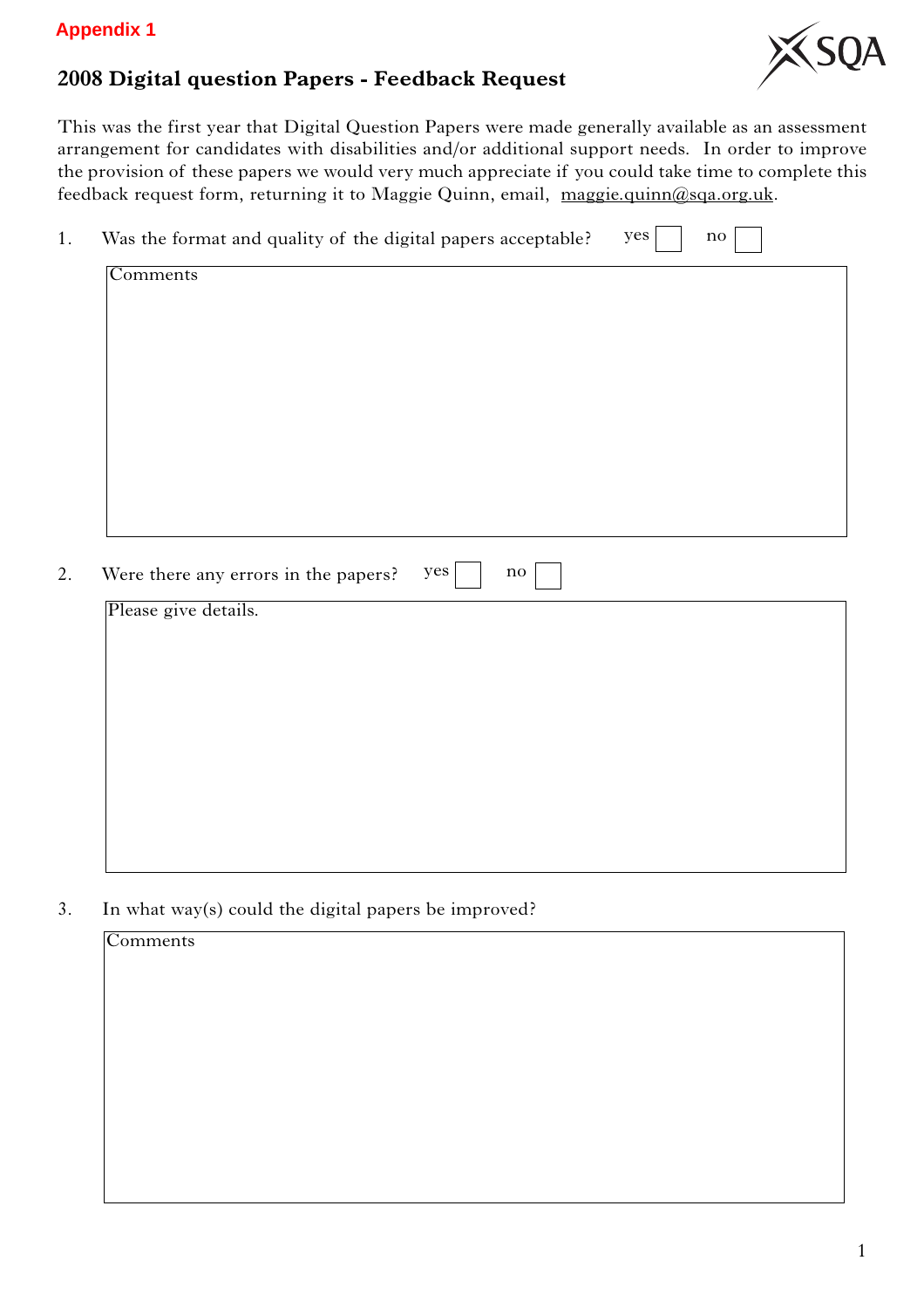| 4. | Was the delivery of the CDs at your centre satisfactory? yes |  |  |  |  |
|----|--------------------------------------------------------------|--|--|--|--|
|----|--------------------------------------------------------------|--|--|--|--|

 $\mathop{\mathrm{no}}$ 

Comments

5. What were your accommodation arrangements?

6. Where there any problems with the examination arrangements?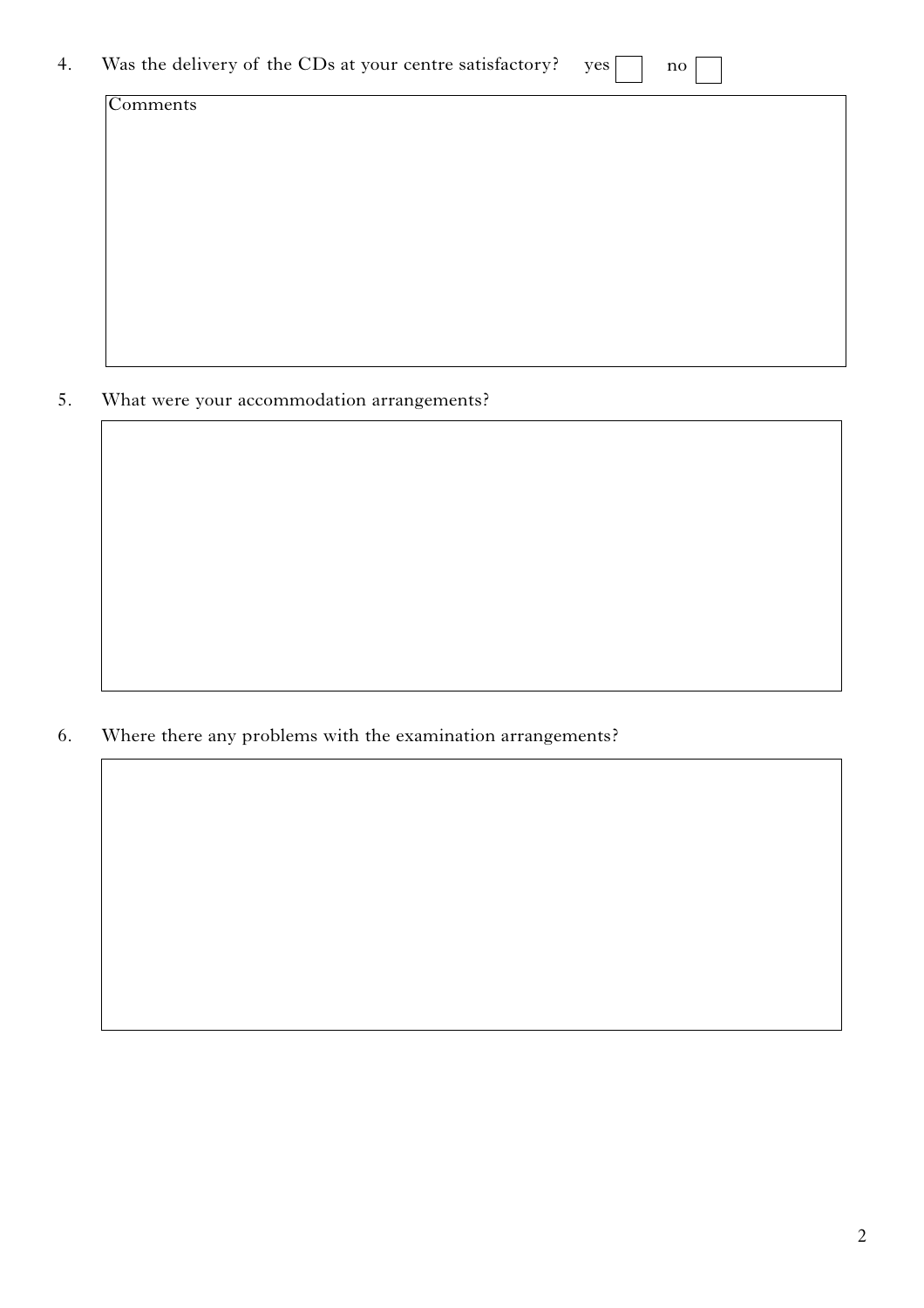7. Were the technical arrangements for the examinations satisfactory? Please include details of any difficulties encountered with PC equipment, etc.

8. Does the SQA Guidance material adequately cover the arrangements that need to be put in place in order to use digital papers?

| yes  <br>no |                                                                                                                 |  |  |
|-------------|-----------------------------------------------------------------------------------------------------------------|--|--|
| Comments    |                                                                                                                 |  |  |
|             |                                                                                                                 |  |  |
|             |                                                                                                                 |  |  |
|             |                                                                                                                 |  |  |
|             |                                                                                                                 |  |  |
|             |                                                                                                                 |  |  |
|             |                                                                                                                 |  |  |
|             |                                                                                                                 |  |  |
|             |                                                                                                                 |  |  |
|             |                                                                                                                 |  |  |
| __ _ _      | rang and the second contract and a second second second to the second second to the second second to the second |  |  |

9. Did you use standalone or networked machines (or both)?

| Standalone |  |
|------------|--|
| Networked  |  |
| Both       |  |

| Comments |
|----------|
|          |
|          |
|          |
|          |
|          |
|          |
|          |
|          |
|          |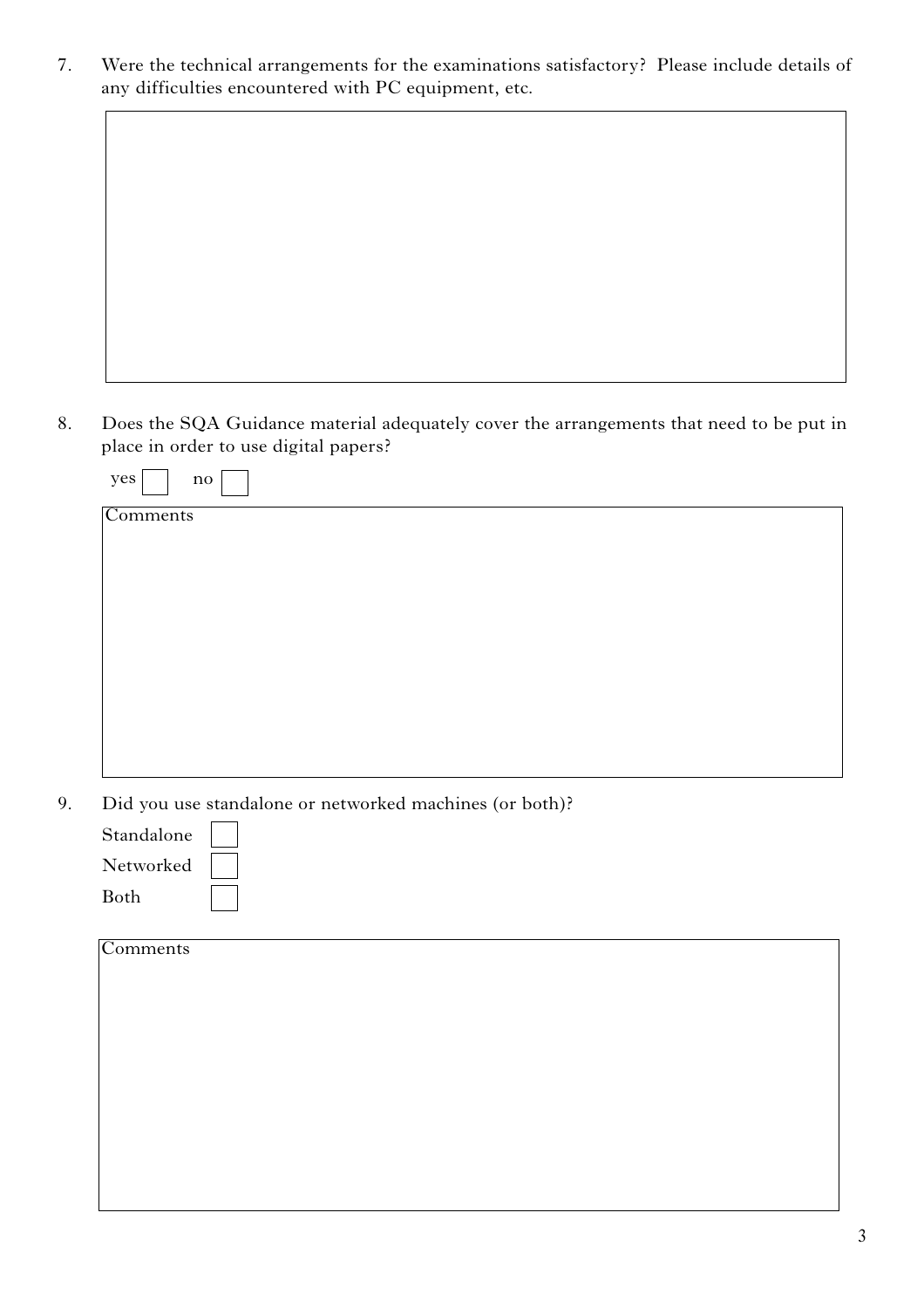10. We are particularly interested to chart the use of the Text to Speech (TTS) feature of the digital papers and compare this with the use of Readers. Please can you complete the information below to tell us which candidates at your school used TTS.

Which text-to-speech program did you use?

| Browsealoud            |  |
|------------------------|--|
| PDFaloud               |  |
| Read and Write Gold    |  |
| None                   |  |
| Other                  |  |
| Give details, if other |  |
|                        |  |

#### 11. Which candidates used Text-to-speech?

| $\label{concl} \textbf{C} \textbf{and} \textbf{id} \textbf{ate}$ | Subject | Level | Tick if the candidate<br>used TTS |
|------------------------------------------------------------------|---------|-------|-----------------------------------|
|                                                                  |         |       |                                   |
|                                                                  |         |       |                                   |
|                                                                  |         |       |                                   |
|                                                                  |         |       |                                   |
|                                                                  |         |       |                                   |
|                                                                  |         |       |                                   |
|                                                                  |         |       |                                   |
|                                                                  |         |       |                                   |
|                                                                  |         |       |                                   |
|                                                                  |         |       |                                   |
|                                                                  |         |       |                                   |
|                                                                  |         |       |                                   |
|                                                                  |         |       |                                   |
|                                                                  |         |       |                                   |
|                                                                  |         |       |                                   |
|                                                                  |         |       |                                   |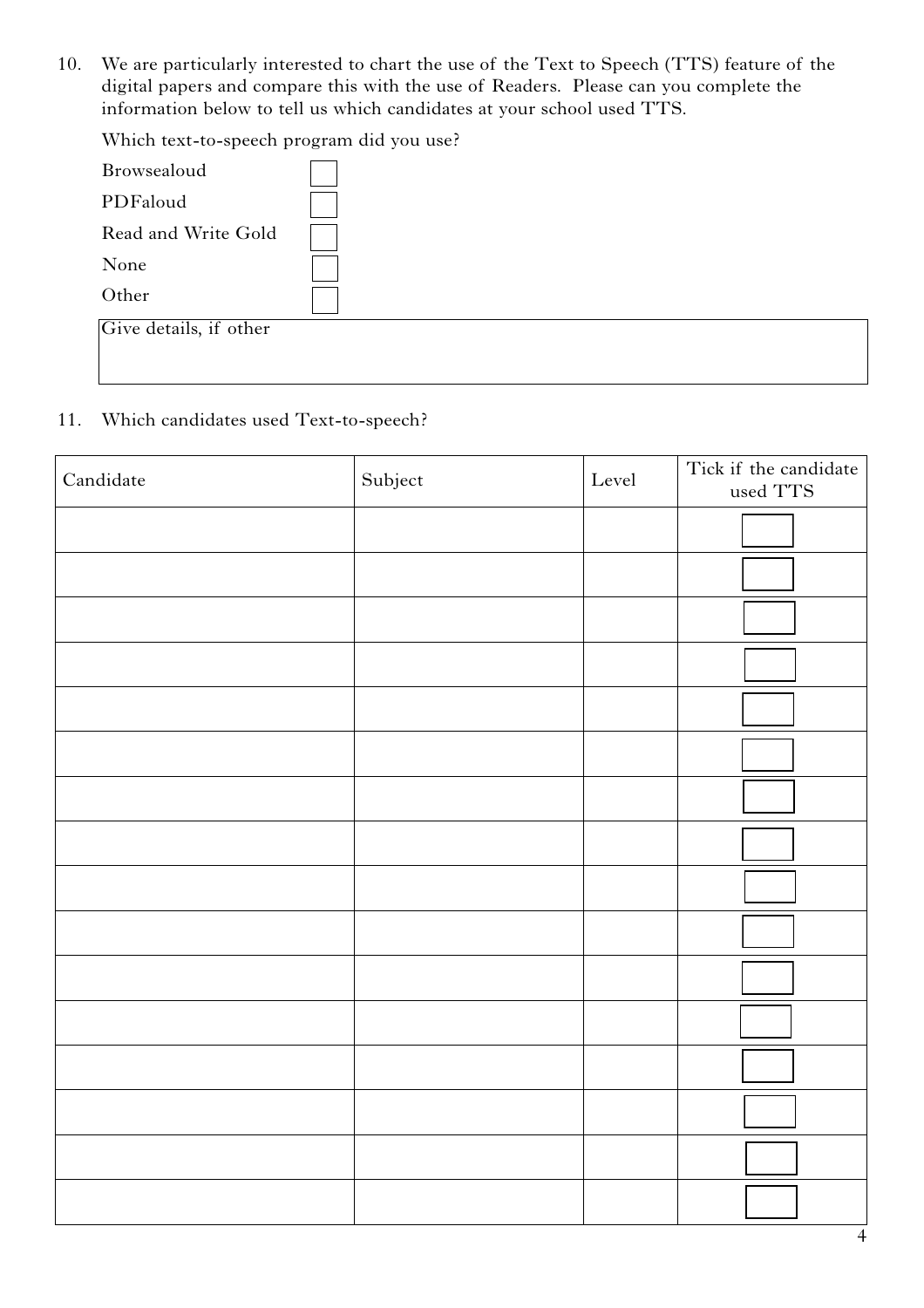Please provide any additional comments here.

Thank you for completing this form. Please return to: Maggie Quinn - email: maggie.quinn@sqa.org.uk SQA Ironmills Road Dalkeith Midlothian EH22 1LE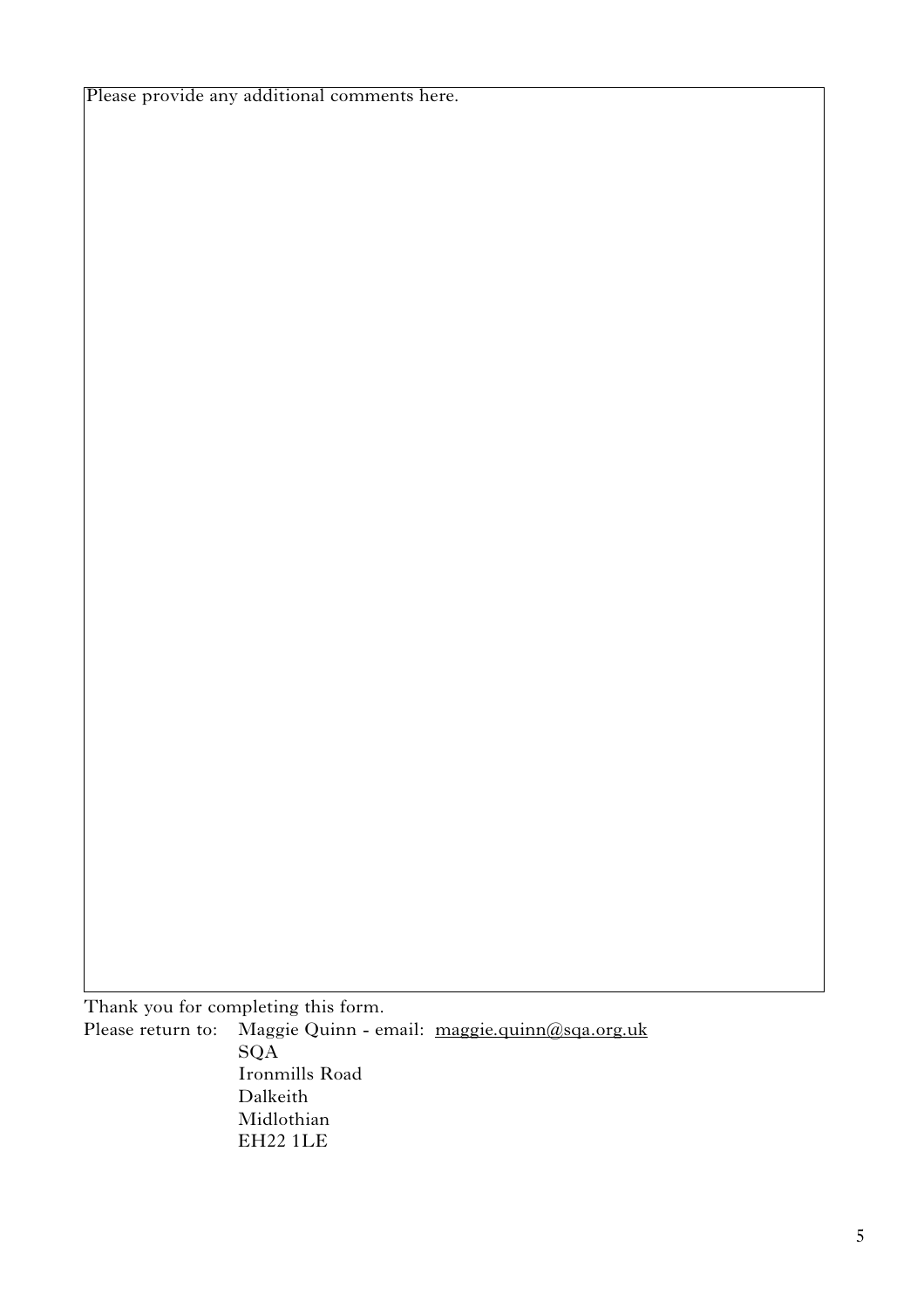## **Mathematical and scientific symbols**

To copy and paste a symbol into the digital paper:

- 1. Select a symbol with the Select Tool
- 2. Copy it (Edit > copy or CTRL-C)
- 3. Click in the answer box, then paste (Edit > Paste, or CTRL-V)

#### **Operators and symbols**

| €             | $\Omega$      | l e           | ı u           | $\sigma$          | Δ             |               |               |               |        |    |  |   |   |  |
|---------------|---------------|---------------|---------------|-------------------|---------------|---------------|---------------|---------------|--------|----|--|---|---|--|
| $\frac{1}{4}$ | $\frac{1}{2}$ | $\frac{3}{4}$ | $\frac{1}{3}$ | $\frac{2}{3}$     | $\frac{1}{8}$ | $\frac{3}{8}$ | $\frac{5}{8}$ | $\frac{7}{8}$ | $\div$ |    |  |   |   |  |
|               |               |               | ◡             | $\leftrightarrow$ |               |               |               |               |        |    |  | n |   |  |
|               |               |               | $\mathcal{N}$ | $\infty$          |               |               |               | $\approx$     | ≠      | Ξ. |  | △ | ┍ |  |

#### **Superscripts**

|  |  |  | - |  |  |  |  |  |  |  |  |  |  |  |  |  |
|--|--|--|---|--|--|--|--|--|--|--|--|--|--|--|--|--|
|--|--|--|---|--|--|--|--|--|--|--|--|--|--|--|--|--|

#### **Subscripts**

|  |  |  | $\overline{\phantom{0}}$ |  |  | ∽ | - |  |  |  | - |  |  |  |  |  |
|--|--|--|--------------------------|--|--|---|---|--|--|--|---|--|--|--|--|--|
|--|--|--|--------------------------|--|--|---|---|--|--|--|---|--|--|--|--|--|

#### **Greek letters**

| <b>Upper</b>            | Lower               |          |
|-------------------------|---------------------|----------|
| $\mathbf{A}$            | $\alpha$            |          |
| $\, {\bf B}$            | β                   |          |
| $\Gamma$                | $\gamma$            |          |
| $\Delta$                | $\delta$            |          |
| ${\bf E}$               | $\pmb{\varepsilon}$ |          |
| Z                       | $\zeta$             |          |
| $\rm H$                 | $\eta$              |          |
| $\Theta$                | $\theta$            |          |
| I                       | $\mathfrak t$       |          |
| $\overline{K}$          | $\kappa$            |          |
| $\Lambda$               | λ                   |          |
| $\mathbf M$             | $\mu$               |          |
| ${\bf N}$               | $\mathbf{V}$        |          |
| $\Xi$                   | $\xi$               |          |
| $\overline{O}$          | $\mathbf 0$         |          |
| $\boldsymbol{\Pi}$      | $\pi$               |          |
| ${\bf P}$               | $\rho$              |          |
| $\overline{\Sigma}$     | $\zeta$             | $\sigma$ |
| $\overline{T}$          | $\tau$              |          |
| $\overline{\mathrm{Y}}$ | $\upsilon$          |          |
| $\Phi$                  | $\varphi$           |          |
| $\mathbf X$             | $\chi$              |          |
| $\overline{\Psi}$       | $\Psi$              |          |
| $\Omega$                | $\omega$            |          |